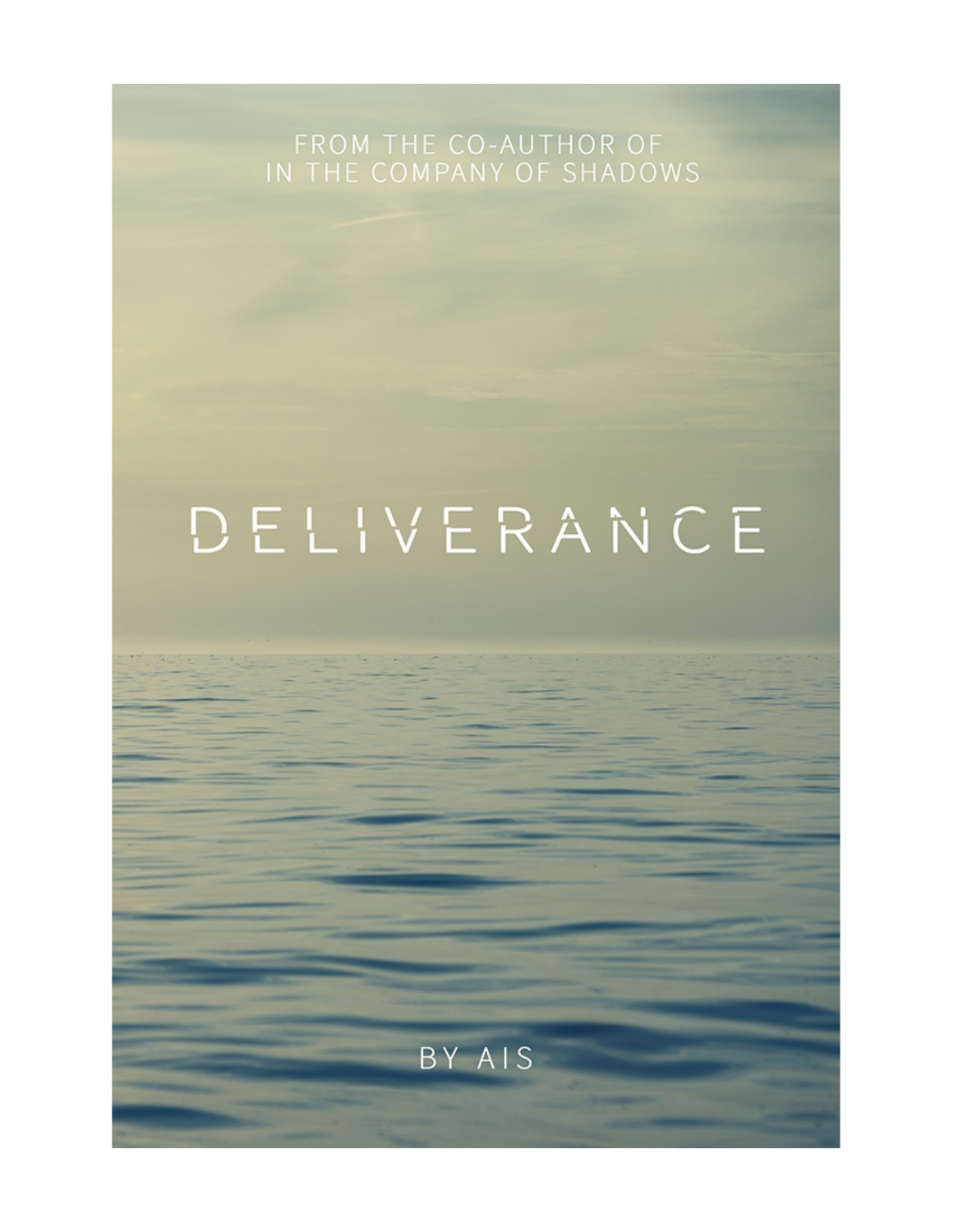# **Deliverance**

*by Ais*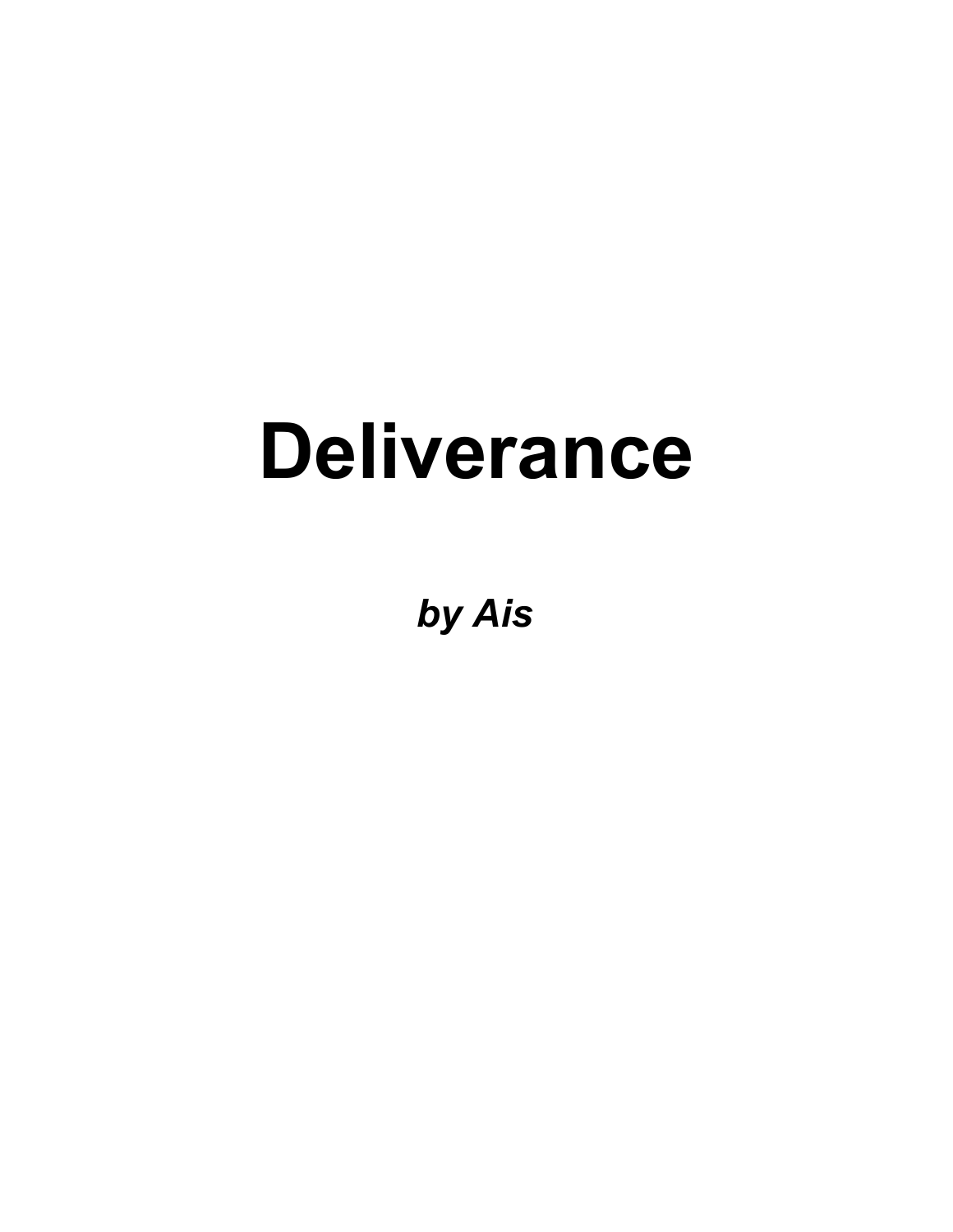### **Author note**

This was written for The Slash Pile May Anthology, 2012, Wanderlust. We were given a theme of travel and random tags that we had to fit into the plot somehow. These characters appear only in this and are unrelated to any other story. I plan to continue this story in the future.

tags I received: student/teacher, agents, friendship, religion, and originally polyamory.

Thank you to Ashley for the lovely cover!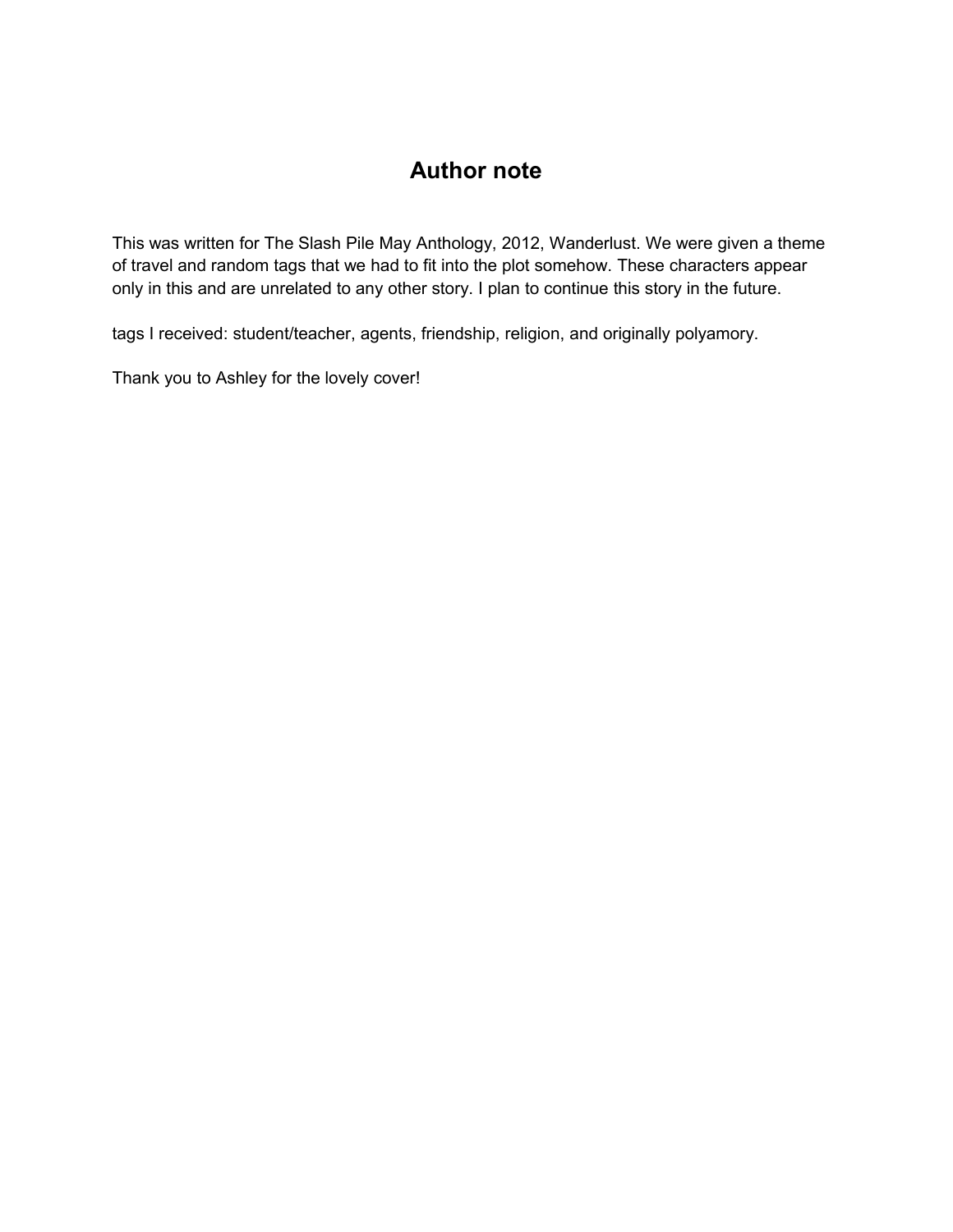Luke waited at the front of the store, idly examining a can of colored hairspray that seemed to have some sort of knock-off Japanese cartoon character on the label. It was already fifteen minutes past their meeting time but given that everyone ran on Fiji Time, including his confidential informant, it wasn't unusual.

Two Indo-Fijian teenage girls walked into the store, hardly glancing at him as they headed toward the back. Their hijabs hid their hair but not their smiles when they saw the new stock of embroidered denim skirts on display.

Most of the businesses in this area of Suva were owned by Gujarati, which was likely why his native Fijian CI had chosen it. English was spoken everywhere but in these stores, Hindi was understood more often than Fijian. That, and it was large enough for him to hide in a corner.

A native woman appeared at his side, dark freckles dotting her face with her curves hidden beneath the old t-shirt and sulu she wore. Her hair was cut in a short afro and she grinned when she drew up beside him.

"Ni sa bula vinaka. E rawa ni'u vukei kemuni?"

Luke glanced down at her in assessment. She didn't work here, that much he knew, but her ploy worked at a glance. It wasn't unusual for the employees of businesses to hound the white visitors who stepped into their stores, primarily because they were oftentimes tourists and they would spend a whole lot of money if they got the help they needed.

She must be the new go-between. The secretary, Luke often referred to them, even though Jone didn't think that was as funny as he did.

"Io," he answered, setting the hairspray down. He leaned idly against the corner of a wall near him and didn't need to look around to know no one would overhear them. "Au via raici Jolame."

She was definitely the secretary, since she recognized the code name he used for Jone. She grimaced faintly and shook her head in the manner of someone who had to inform a customer that the item they were looking for was not in stock. "Vosota e sega ni mai cakacaka 'o koya."

Luke sighed and nodded, pushing himself to a stand as if it was a mild inconvenience. Their eyes meeting for a moment told another story entirely. 'Jone didn't come to work' meant in their world something a whole lot more alarming than the man felt like staying home sick.

"E rawa ni 'o ni qai vakadewataka vua e dua na i tukutuku?" he asked. Normally he wouldn't ask to leave a message but he was starting to get antsy; they were running low on time.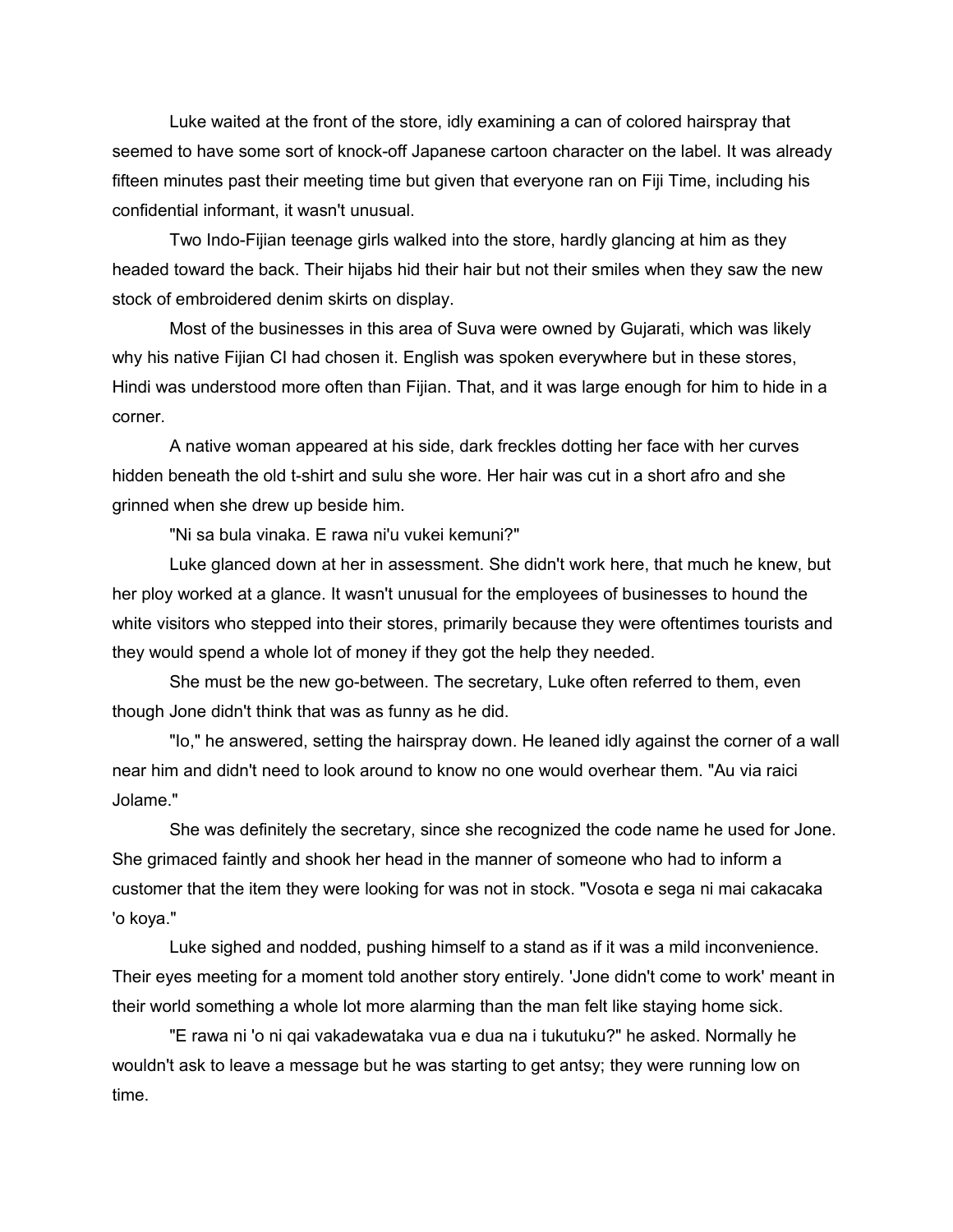She nodded. "Io."

"Me qai qiri mai vei Luse e na naba 311354."

"Sa vinaka," she said with another nod and stepped back. There was a brief pause in which a tricky little smile crossed her lips. She spread her arms to encompass the merchandise in the store. "Na cava o via volia?"

Luke nearly snorted but instead only shook his head regretfully, keeping up appearances in case anyone nearby understood Fijian. They both knew he wasn't going to buy anything and even if he wanted to, she couldn't sell it. Her pretending to be an employee was simply a cover to allow them to converse without others giving them a second glance.

"E sega. Vinaka."

She arched an eyebrow and crossed her arms, one hip cocking upward. Apparently she was really getting into pretending to be an employee if a simple 'no' wouldn't suffice. He made a mental note to tease Jone about his lackeys watching too many Bond movies.

"Au a volivoli enanoa."

"Sa vinaka..."

Her dubiousness clearly showed how unimpressed she was with the excuse he had thrown out. He couldn't blame her. 'I shopped yesterday'? Really? What was he, an old man who got out once a week?

She smiled. "Moce mada."

"Sa moce."

Even though the store wasn't air-conditioned and the door stayed propped open, leaving the building was like walking into a wall of heat. Luke adjusted the light t-shirt he wore and wished, as he strode down the street, that he'd worn a sulu as well. He could get away with wearing a swath of fabric around his legs in Fiji, even if he couldn't have gotten away with that back home.

Then again, Montana had never made him want to kill himself with the thought that surely Hell would be cooler than here.

As he passed down Renwick Road, he wondered what he was going to do about Jone. He couldn't have been in too much trouble if he was able to send his new secretary out to the meet-- but this was the first time he'd failed to show. And when the topic was so important, too...

Fingers clenching in his pockets, he absently swept his dark blue gaze past the open storefronts and the people milling about.

Something was happening. Something big.

It was the only explanation.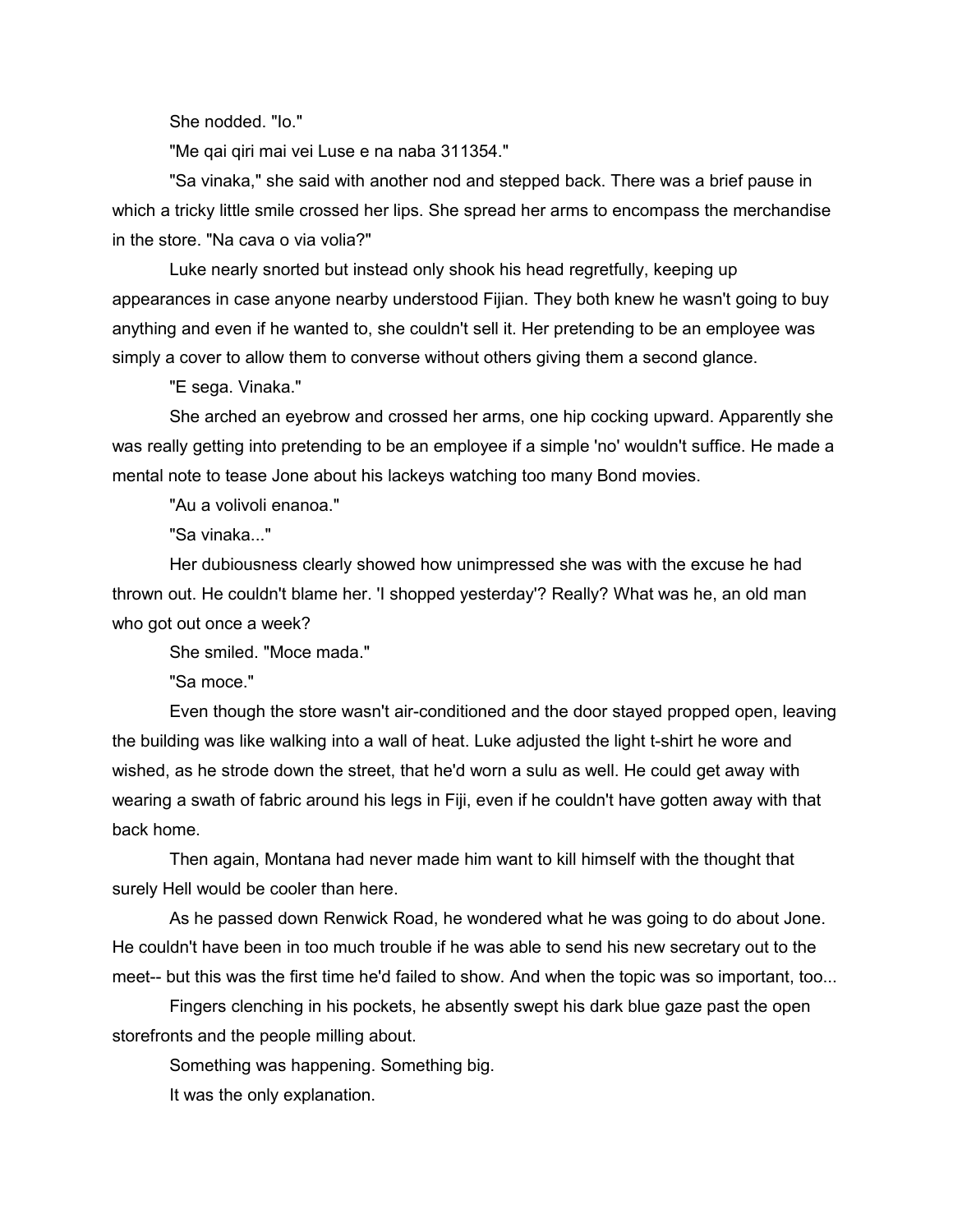His phone suddenly vibrated, buzzing against his fingers and startling him. He pulled it out and checked the caller ID, feeling his blood run cold at the name. He didn't pause nor allow a flicker across his bland expression as he answered.

"Yo," he said idly into the phone. He tossed some money in a beggar woman's cup as he passed and glanced around at the storefronts. "I told you I wouldn't buy you anything if you didn't call me before I left."

There was a significant pause on the other end of the line before the rumble of a familiar voice murmured into his ear. "This is a secure line."

"I know, I know," Luke said in a cheerfully long-suffering tone. He swung closer to a storefront with groceries inside, eyeing a cold drink before making a face and continuing on his way without breaking his stride. "But complaining won't change a thing. You have to learn to make up your mind before I leave."

"Tell me when you can talk."

"Yeah, yeah." Luke twisted to avoid running into a man striding past him. "Maybe next time."

It took him nearly five minutes to wind his way through the streets until he could finally locate a place out of the way from prying eyes or ears. He strode up a small hill and ducked into the back area of an abandoned building. He had used this space occasionally for CRI meets and it had proven to be one of the most secure areas in Suva for delicate conversations. Even so, he flicked on the debugger clipped to his belt and only spoke when he saw he was clear from any surveillance.

"Reese, what the fuck?" Luke hissed quietly. He hovered near the wall to aid in further privacy. "I told you not to use this line. Are you trying to get me killed?"

"It couldn't be helped."

"What's so important?"

There was a short pause and then: "Give me your update first."

Luke raised his eyebrows and turned, his upper back pressing against the rough wall. "I have six possibles identified, depending on the message. Did you hear back from intel yet?"

"They say it's likely to be concentrations."

"What sides are we thinking?"

"The big two, most likely."

Luke grimaced and dropped his head back against the wall. "Great," he said sarcastically. "Any update on the timeline?"

"A week," Reese said reluctantly. "Maybe more."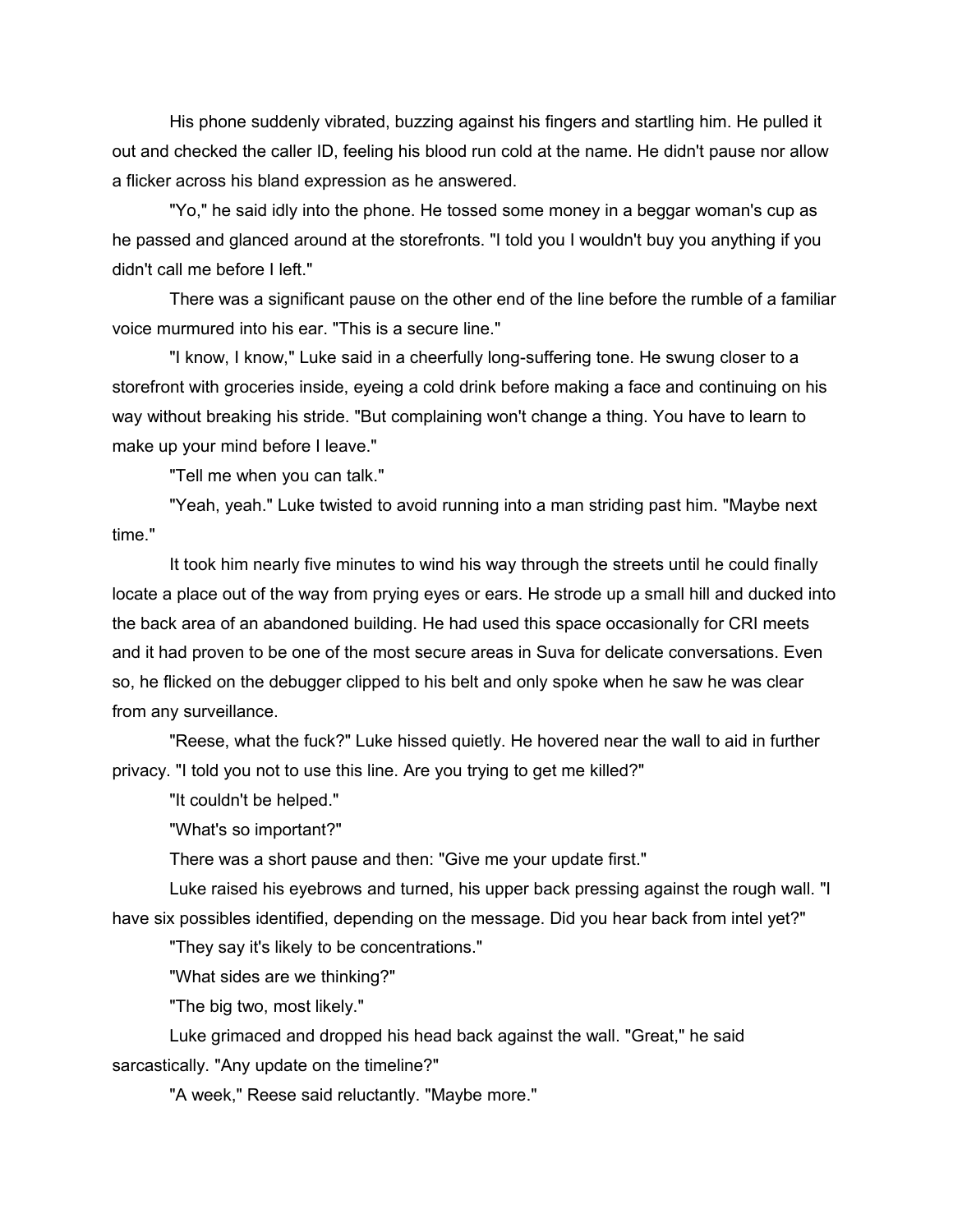"A *week?"* Luke repeatedly dangerously, straightening abruptly. "What the hell-- how did that slip through the cracks? Last I heard was a month, maybe two."

"They pushed it up. No one knew." Reese paused and added, "You know we would have told you if we did."

Luke glared into empty air. If his time was that short after all, he was going to have to lean on his CRIs even more. At least he understood the reason for Reese's call.

"I'll get on it. Copy you on anything new." He was about to hang up when Reese said suddenly:

"There's something else."

"Okay." Luke drew the word out slightly. The silence stretched and Luke rolled his eyes. "What, are we playing guessing games now?"

There was another, longer pause. Luke's senses went on heightened alert as a stirring of worry moved through him. Reese wasn't usually this reluctant.

"You aren't going to like it."

"What? It can't be that bad."

Another long pause and then:

"Someone's name came up in recent intel. An old alias." Reese fell silent a moment while Luke went completely still. "It's him."

Mal.

The world stopped moving around Luke. The susurration of voices in the background and the oppressive heat of the day fell away in the face of the buzzing that overtook his mind.

"What?" he asked breathlessly, clenching the phone.

Reese sighed. "It's him. I don't know why or how or even whether he's involved. The alias is old-- twelve years. It could be a coincidence, but..."

"Probability of truth from intel?"

He could almost see Reese's sculpted features grimacing. "They place it in the 60% range."

An explosive breath left Luke and he started moving again without realizing it; a restless pace that kept him circling in the corner like a piece of debris caught in the wind. He shoved his fingers back through his thick brown hair, leaving locks to fall forward into his eyes when he dropped his hand at his side.

"Probability of a trap?"

"Too hard to say."

"What do *you* think?" Luke pressed.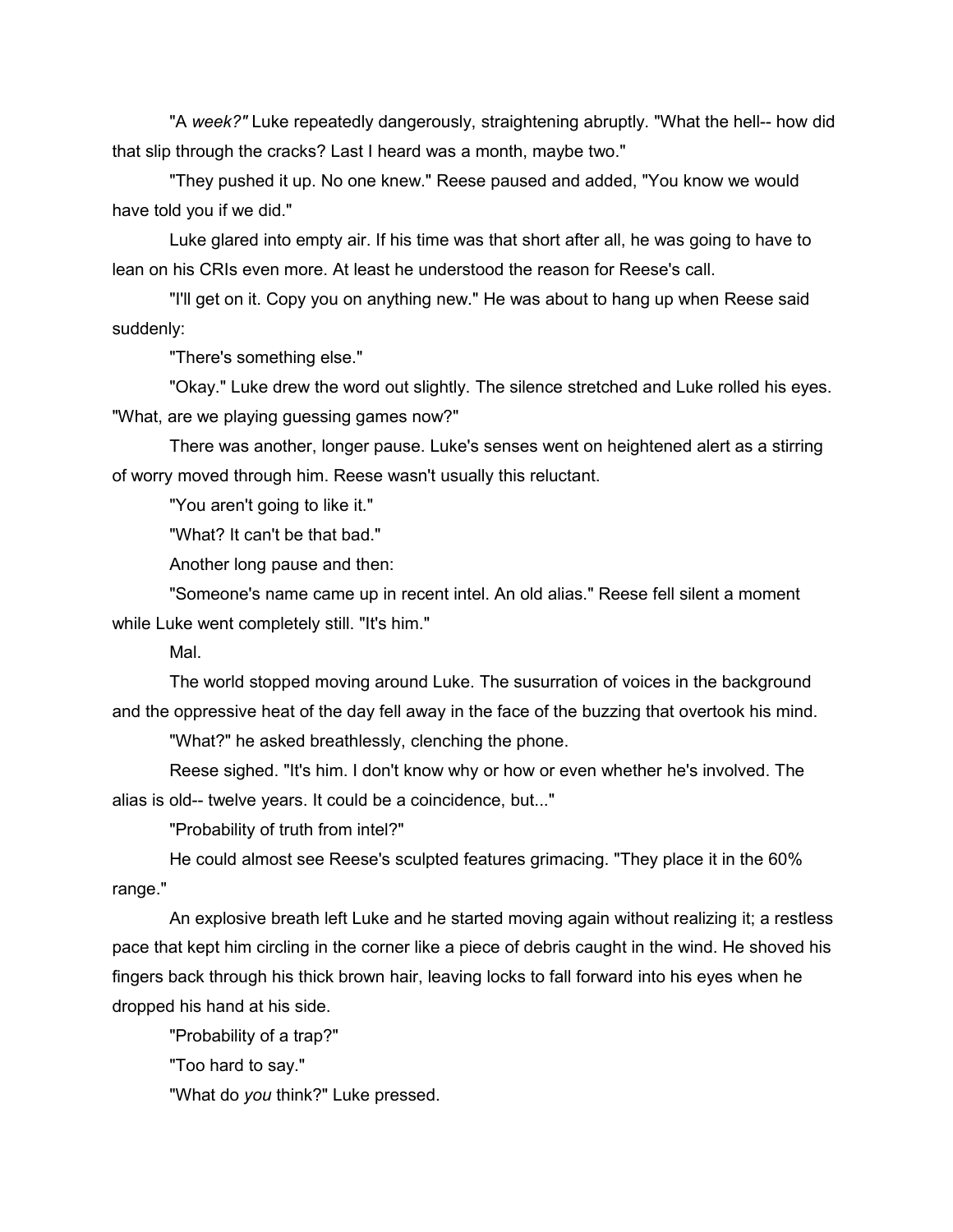Reese's silence was answer enough.

Luke growled, at once infuriated and frustrated. He wanted to shut off his phone and start on a manhunt immediately but Reese's voice stopped him.

"I know what you're thinking and you can't do it."

"I can fucking well do what I want," Luke snapped before he could stop himself.

"Don't be an idiot. It's an *old* alias. It was probably leaked to draw us out--"

"And what if it wasn't, Reese?" Luke demanded, rounding on the corner as if the man were standing in front of him. "What the fuck then? This could be a distress signal--"

"He taught us better than to use shoddy work like a fucking old alias--"

"Stop being so goddamned hooked on the alias! You just don't want to believe it's him so you're coming up with excuses ahead of time."

"And you *do* want to believe it's him," Reese snapped back. "If you'd get his dick out of your head for one minute you could think clearly about all this."

*"Ha,"* Luke said harshly. "If you'd get *mine* out of your head you wouldn't be so fucking biased."

The ringing silence that met that statement caused even Luke to stop and realize what he'd just said. Before he could say anything else, the phone abruptly went dead. Luke looked down at the blank screen and swore aloud.

So much for never bringing that up.

\* \* \*

*A brush of a strong hand against his thigh, moving upward at a distracting pace. "What are you doing, Mal?"*

*"Teaching you."*

*His eyes finally opened to the white of the ceiling above him. The warmth of the sheets against his back. His palm scraped lightly across Mal's upper arm, his lips lifting in a lazy smile.*

*"Is that really what you're supposed to be teaching me?"*

*A low rumbling chuckle and a brush of a stubbled cheek against his own. "I don't see you complaining."*

*His own voice turned huskier as that hand neared the junction of his legs. "You know I like to suffer in silence."*

*A whisper of hot breath in his ear:* 

*"Then this is me teaching you endurance."*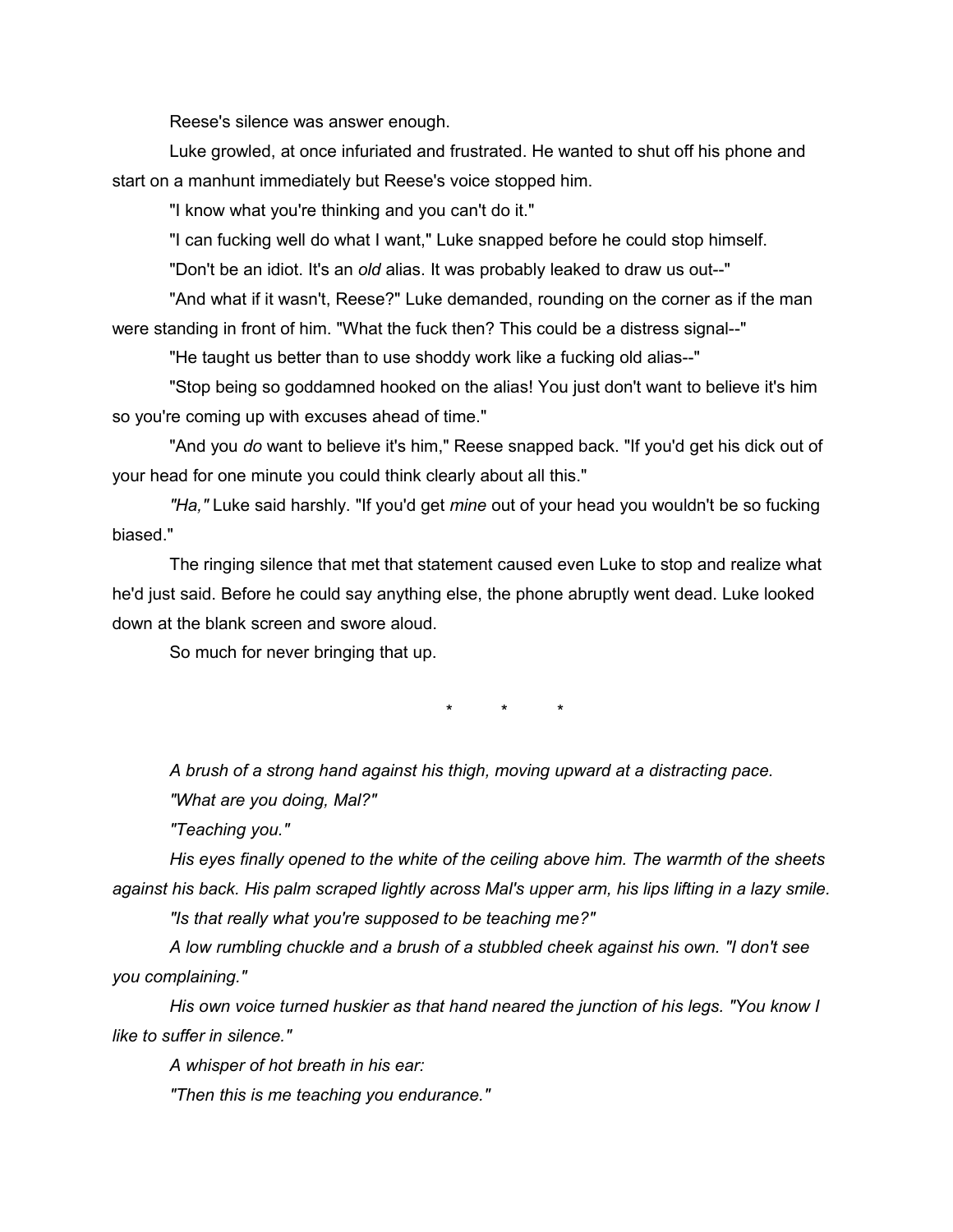#### "Emori!"

Luke jerked awake, for a moment too disoriented by the white ceiling and hot, sweaty sheets to understand where he was.

"Emori!" the voice came louder and a dark face suddenly came into focus above Luke's eyes.

#### "What?"

"Saleem," Akhil said. "He is ready for you."

"Oh," Luke said in confusion, and then pushed himself up to a sitting position. The sheets fell down his bare chest to pool in his lap. The Fijian cover name he used slowly filtered through his brain and told him where he was.

This wasn't that day in Ixtapa. This was so many years and assignments after that.

"Oh," he said, more significantly this time. He grimaced and dragged a hand back through his sweaty hair. "Can you give me a minute?"

"Of course."

Akhil was gone before Luke had even swung his feet over the edge of the bed. He stood, stretching as he did so and feeling a pop of reconnecting bones and strained muscles. Sudden movement caught his attention followed by a chittering squeak. He glanced through a fall of overgrown brown hair to see the resident gecko silhouetted against the wall in an awkward pose.

"Hey Spartacus," he greeted it as he swiped some clothes off the floor. The gecko merely shot up the wall, and then stopped to stare near the ceiling.

When he was suitably clothed in loose bermuda shorts and a tank top that was already starting to stick to him in the heat, he padded out of his room into the main space. Saleem, for all his wealth, lived relatively frugally.

In Suva, at least. His house in Savusavu was another matter entirely.

Voivoi mats were already spread across the floor in the main room, covering the rug beneath it that was starting to wear through in areas. He heard voices murmuring behind a closed door. It was what he thought of as the Muallaf room; the place of converts.

The door opened as he settled on his knees on the edge of one of the voivoi mats. He looked over to see Saleem walking out of the room, his angular face serene as always while his body blocked the others Luke could just see behind him. A man's voice droned in the background even as the door swung quietly closed.

*"La ilaha illa Allah, Muhammadur rasoolu Allah..."*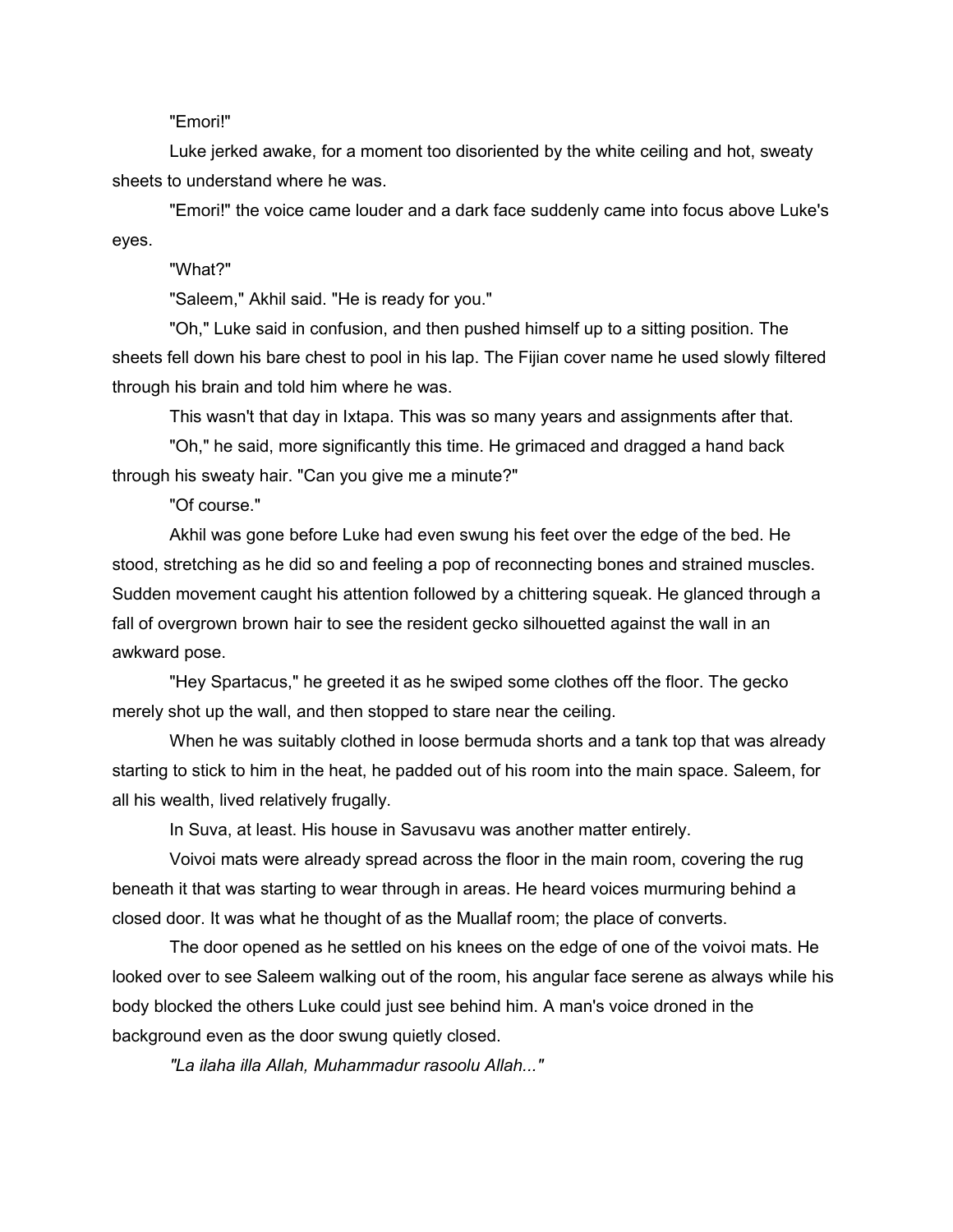Luke had always found the Shahada to sound beautiful and fluid, like much of Arabic did to the untrained ear.

"Emori," Saleem greeted him as he drew closer. The pale shalwar kameez he wore stood out against his dark skin. His beard sheltered the white flash of his smile. "You have woken."

"Thank you for your hospitality," Luke responded, bowing his head slightly and keeping his hands folded in his lap.

"It is a pleasure of mine." Saleem gestured for him to stand. Luke trailed after him as they headed toward the small, open kitchen located just off the living room. "Your sleep was good?"

"Yes, thank you."

Saleem nodded and poured Luke some water from the tap. He slid the glass across the small counter top with a faint scratching noise and then straightened, his dark eyebrows rising. "I trust there is a reason for this visit?"

Luke smiled. "Oh, just passing through, really. I do have some questions to put in my next article, though, if you have time? I was hoping for some clarification on the Five Pillars."

Saleem stilled, his dark brown eyes flicking from Luke's benign expression to the empty room surrounding them. Akhil could be heard through an open door down the hallway, rapidly conversing in a garbled mixture of Hindi and English to someone on the phone.

"Yes." Saleem smiled after a moment in return, although Luke didn't miss his tensed shoulders any more than Saleem had seemed to miss Luke's idle tapping of his fingers against the glass. "There is time now, yes."

Luke left the glass of water on the counter and followed Saleem deeper into the flat where they took a set of steps to the second level. The upstairs was hardly used at the moment while it was being converted to a larger space for prayer. Saleem planned to allow women to pray in the space alongside the men; a practice not as uncommon in Fiji as it was elsewhere in the world, but still considered unacceptable by some of the most traditional countries, particularly in the heart of the Middle East.

"I must pray soon," Saleem said the moment they were alone with no chance of being overheard.

"I know." Luke crossed his arms and paced the length of the wall before he turned and regarded Saleem seriously. "You've thought about what I told you before?"

"Yes, of course." Saleem waved a hand dismissively and began to turn away. "But I do not believe it is a worry. You come to me only with rumors and assumptions--"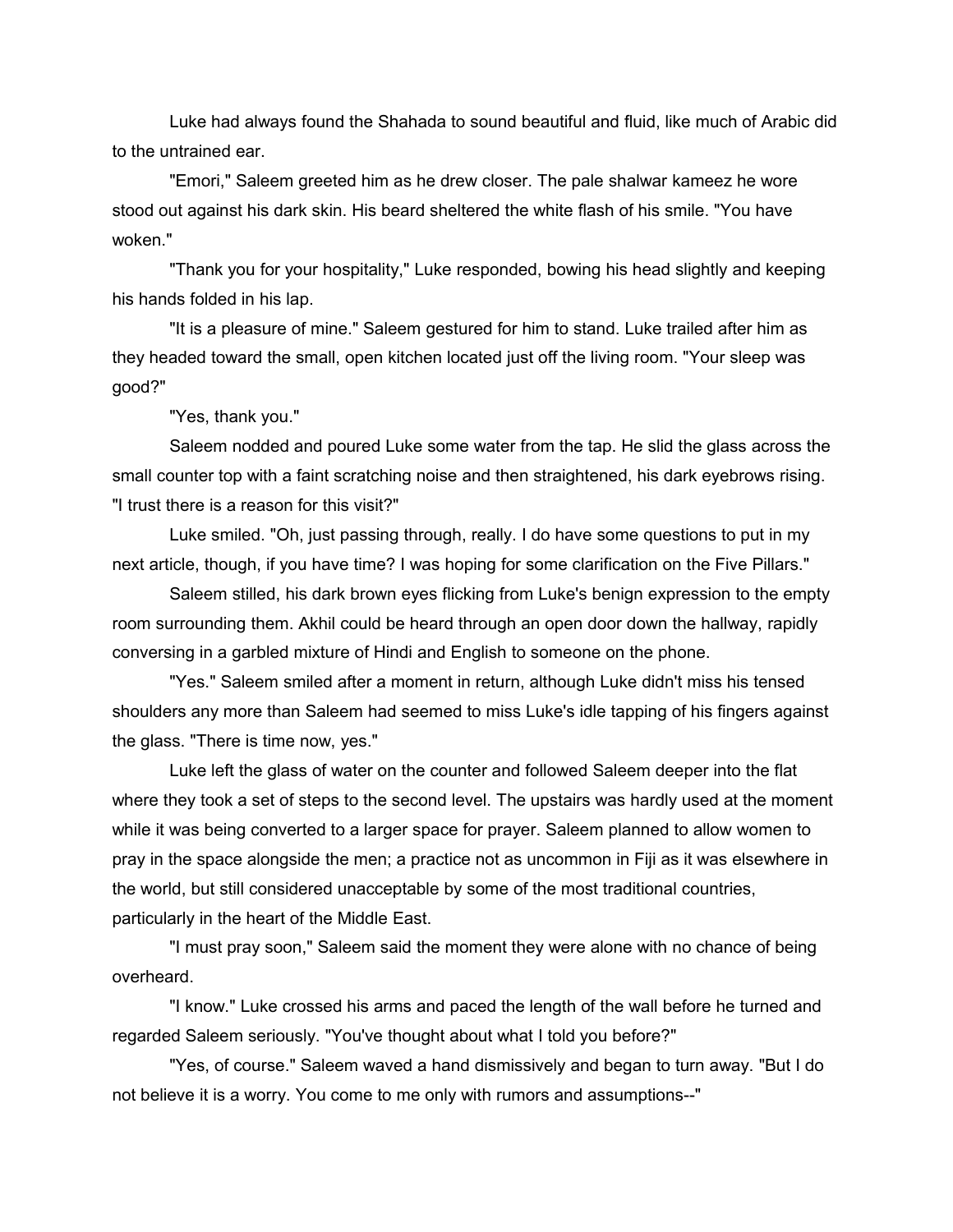"Saleem." Luke's grave tone caused the older man to stop and turn to face him. "It's going to happen even earlier than we thought. Next week."

Saleem's pleasant features fell at the words. In that moment, he looked decades older. "The timing..."

"Yes." Luke's eyes narrowed and he turned to begin pacing again. "Can you ask them not to celebrate or somehow find a new place to do it?"

"On Eid-al-Fitr?" Saleem asked incredulously, then let out a harsh laugh with a shake of his head. "You must joke. It is impossible."

"Surely you can convince them to make an exception this time," Luke insisted.

"The entire community looks forward to such a day," Saleem said unequivocally. He frowned, his arms crossing. "After Ramadan? No, it is not to be done."

"Goddamn it, Saleem, people are going to die!" Luke snapped, rounding on the Imam and pulling himself up short at the man's sharp stare and stiff back.

"It is not appropriate to curse," Saleem said coolly.

Luke opened his mouth and then shut it. He grimaced and jerked a hand through his hair. "Sorry, I..." His eyes narrowed and slid away. He frowned and let out a quietly harsh breath. "Sorry."

Saleem was silent for a spell. Just as Luke was ready to make a new argument, he heard the quiet footfall approaching him and turned to see the older man pause near him. He braced one arm on the other and tapped his bearded chin with one long finger.

"You seem most upset. More even than when you spoke of this first."

Luke frowned, wishing not for the first time that the man wasn't so damn observant. "This new timetable means the casualties will be even higher."

"Hmm." Saleem stayed there, dark eyes burning into the side of Luke's face at length. "Yes. It is true."

There was nothing to say to that and Luke sighed heavily. He strode across the room, wishing they hadn't covered the windows during the conversion to a quasi-mosque. He settled for leaning against the wall and crossing his arms, his brow hooding his features.

"Saleem, this is serious. You know we have solid intel on this."

Saleem sighed, his shoulders weighing down. "We do not know the specific city though, yes?"

"We have a very good idea it will be in the Suva area."

"Why Fiji?" Saleem pressed. His lips turned down on the edges. "Surely there are better locations for such an attack..."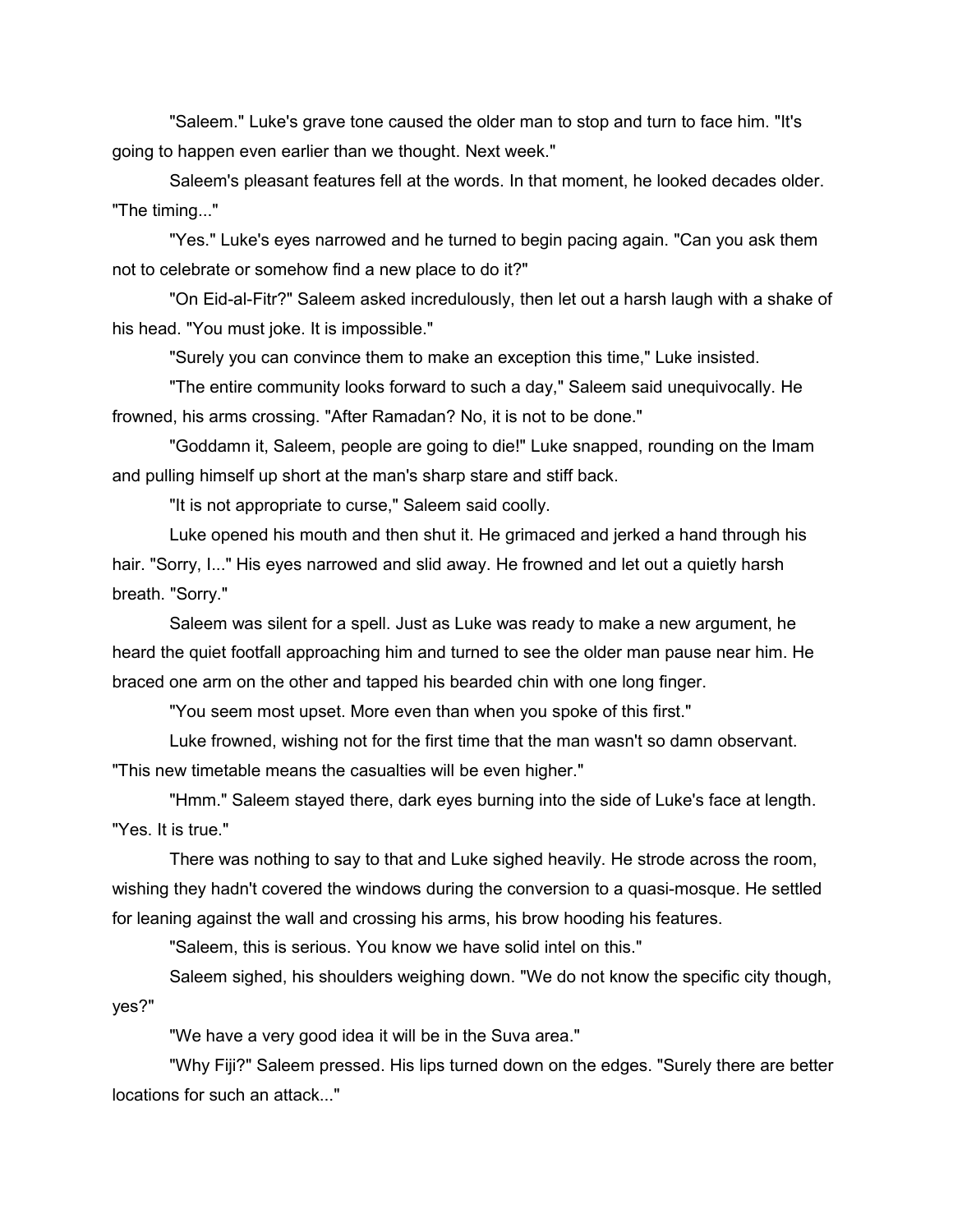"It's not only about Muslims, although that's a large part of it." Luke sighed and shoved himself away from the wall, walking over to stop in front of Saleem. "Look, Islam may not be the largest percentage of population here but there's a significant mixture of that and Christianity. And you know as well as I that a bombing may cause another coup on top of it. Not to mention it's a good way to warn against other religions; Hinduism, Sikh..."

"And the target?"

Luke frowned. "I can't say for certain, but I think there will be two primaries with a number of secondaries. My best guess so far is near the Holy Trinity Cathedral in Suva-- don't look at me like that; you know they just built that new mosque off Hercules and depending on their range they could hit the police station and city council as well." Saleem's expression darkened but he didn't interrupt. "And the Nakasi Mosque-- that will also hit the police station and Catholic church nearby. The airport isn't far from there so they could use it to escape."

"And the schools!" Saleem protested, his cheeks flushing. "There are schools near both! It is madness to harm the children..."

Luke stared at him and then shook his head. "Saleem. The schools are probably one of the reasons they would choose those locations. Especially Nakasi."

Saleem threw his hands up angrily and turned away. "I can speak of this no longer. Such horror to think of during this time..."

He started to stride toward the stairs but Luke stopped him with a hand on the hard lines of his shoulder.

"Saleem." He squeezed and stepped closer. "I'm telling you this so we can stop it." Saleem said something almost too quietly for Luke to hear.

"What?"

"I said, 'how?'" Saleem said more strongly, turning to glare at Luke. His shoulder jerked in a sharp motion, dislodging Luke's hand. "We are only so few. Even if we tell the military, even if we tell the police, how does it end? If not this Eid-al-Fitr, another. If not these targets, others. If not them, their colleagues."

His dark eyes blazed as he stepped into Luke's personal space. "They wish to start a war, Emori. Within and without. For such extremists, they stop at nothing. It is a perversion of their *jihad-bil-saif.* How do you stop this?"

Luke's mouth opened and for a moment he was taken off guard; words from another life hissing through his mind:

*They wish to end it all. How do you stop it when they have nothing to lose and you have everything? Or is it possible,* Lucas, *you think you have nothing after all?*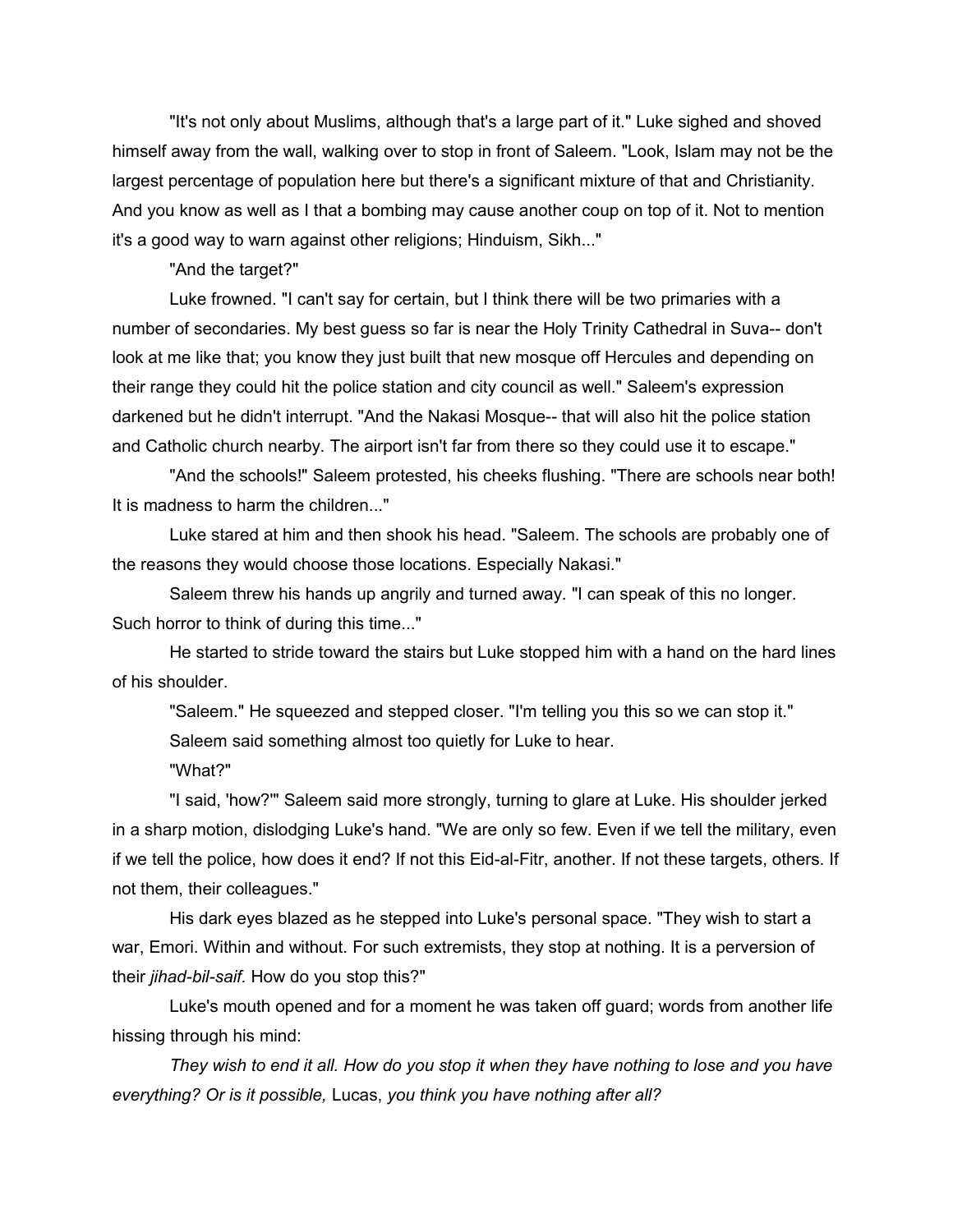"We'll find a way," he heard himself telling Saleem confidently. "We have to."

Saleem scrutinized him; dark gaze drilling into Luke's and scouring every centimeter of his face for any sign of a lie. At length he frowned and stepped back.

"I hope you are right, Emori," he said gravely. "I do not wish to live in a world where I must pick my steps around dead children and believers."

"None of us do, Saleem."

Saleem eyed him for another long, tense moment before he turned abruptly and strode, stiff-backed, toward the steps. "I will do what I can. You must do what you can. I will speak to the chief and contact you later in this week. For now, I must pray."

His tone was dark and Luke wished he had the luxury of feeling guilt for making a pious man consider such grim realities during his holy month. But he didn't, so he simply followed behind and split off when Saleem headed to one of the private rooms. He grabbed his few belongings from the guest room and threw them into his worn bag.

Spartacus came skittering down the wall and paused near the door when Luke went to leave. He stopped and eyed the little creature, feeling for a moment as though the gecko was the only one on the island who understood the isolation of his position.

*Ridiculous,* he thought scathingly.

When he left he could hear Spartacus' chittering laughter trailing him down the hall.

\* \* \*

#### "Jone."

The man paused as he walked to the Republic of Cappuccino. He stilled, staring straight ahead even as Luke shifted in the corner and jerked his chin subtly toward the entrance of the coffee shop. Jone hesitated and then followed Luke inside.

They didn't speak as they each ordered a drink. Luke left Jone to pick up the drinks while he secured them space on the comfortable chairs in the far back. The light croon of American Jazz would hide their conversation.

Jone returned shortly and carefully handed over the mug of coffee. Luke held the warm mug of coffee in his hands, leaning forward on the edge of the overstuffed red chair with his forearms resting on his knees. His dark gaze burned into the side of Jone's round face.

"I got your call and yet you don't seem happy to see me," Luke observed.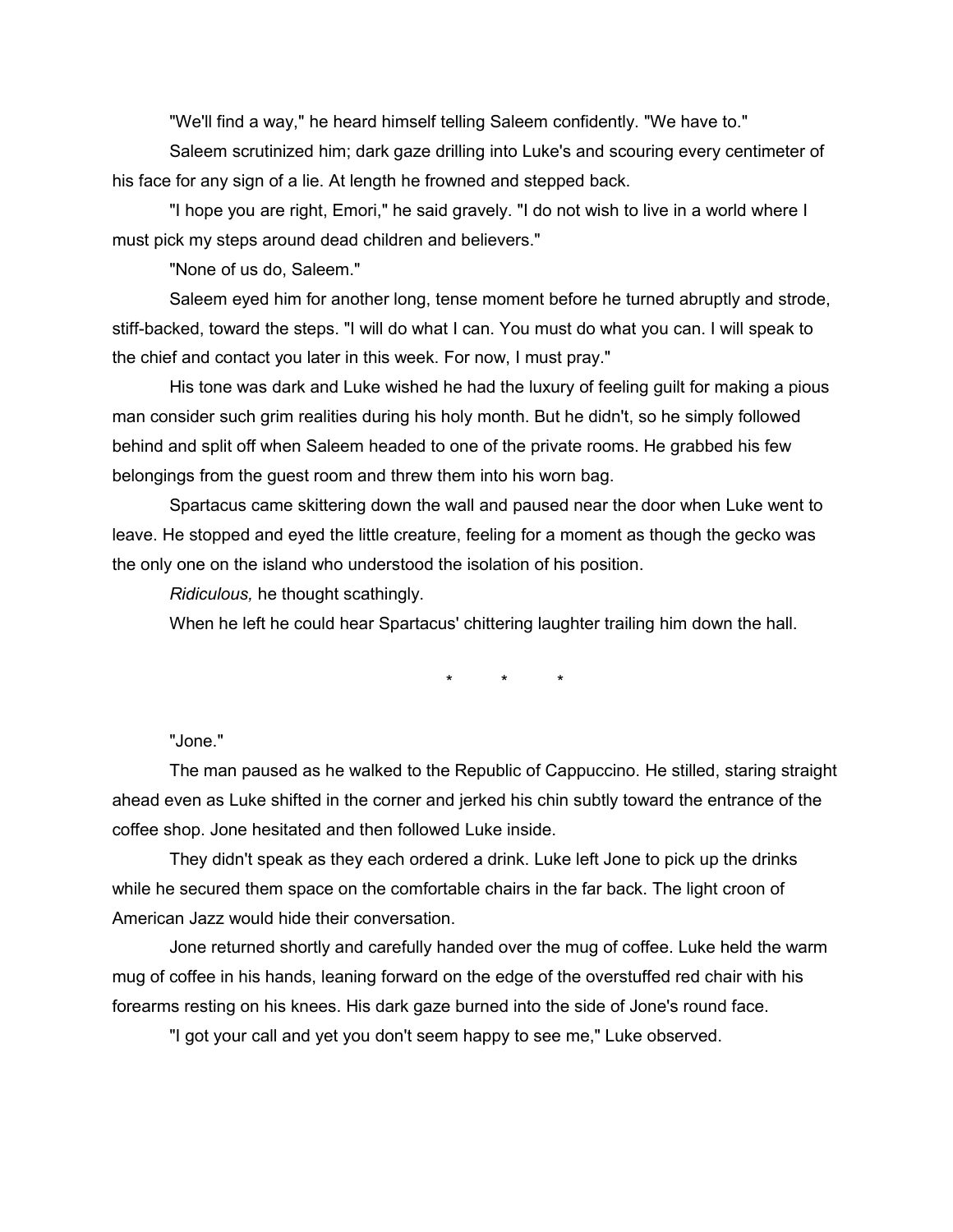Jone tracked some people walking past the store through the windows in front and sipped his americano silently. Tension built between them but it was a kind Luke recognized. He shrugged easily and settled back in the chair. Another cover conversation it was, then.

"Fine-- whatever, man. You don't want me involved in your sister's business, I get it." Luke narrowed his eyes and paused with the mug near his mouth. "But she's the one that invited me to the wedding, okay? It's not like I pushed it."

Jone met Luke's eyes for the first time; a quick jerk of a movement that hovered once caught. Once, they had been able to read each other well enough to not need words. Now, Luke wasn't certain how clearly he could read his informant's face.

Jone's bloodshot eyes, the dark bags, the failure to show at the previous appointment- he was being followed or threatened. Probably both, judging by how Jone's eyes kept shifting toward the window then stopping before the movement became anything more than a subtle tic.

"You say this but you were the one who contacted her first." The stilt in Jone's voice may not have been feigned entirely but the disdainful glance he sent Luke's way was. Or at least, Luke hoped so.

"I was asking her about Maria," Luke protested indignantly. He scowled and leaned forward, shoving a finger in Jone's chest. "*You* were the one who told me to get on that."

So close, their eyes met. *Are you okay?* Luke asked silently, and thought his informant must have understood when he pulled away and shook his head vigorously.

"*No,* I told you Maria was ready and single. I didn't tell you to lean on my sister who *you*  dumped."

"That was ages ago, man." Luke waved a dismissive hand, tilting his head down but not looking away from beneath dusty eyelashes. Watching Jone for the tell. "You need to get over it already."

"She cried for three weeks!" Jone yelled, slamming his mug down on the table suddenly. "There was nothing I could do! I wanted to help but I couldn't-- you know that. You *know* that!"

His dark features flushed, his lips pulling back from his teeth in a seemingly genuine grimace. When the other customers all looked over except two people who kept their eyes steadfastly on their newspapers, and when Jone's gaze flicked seemingly unconsciously between the coffee and Luke's mouth, Luke knew.

Ice flooded his veins.

Jone's near-black eyes didn't shift from Luke's face. If anything, they seemed to grow heavier. Chin trembling faintly, he kept his back to the other customers.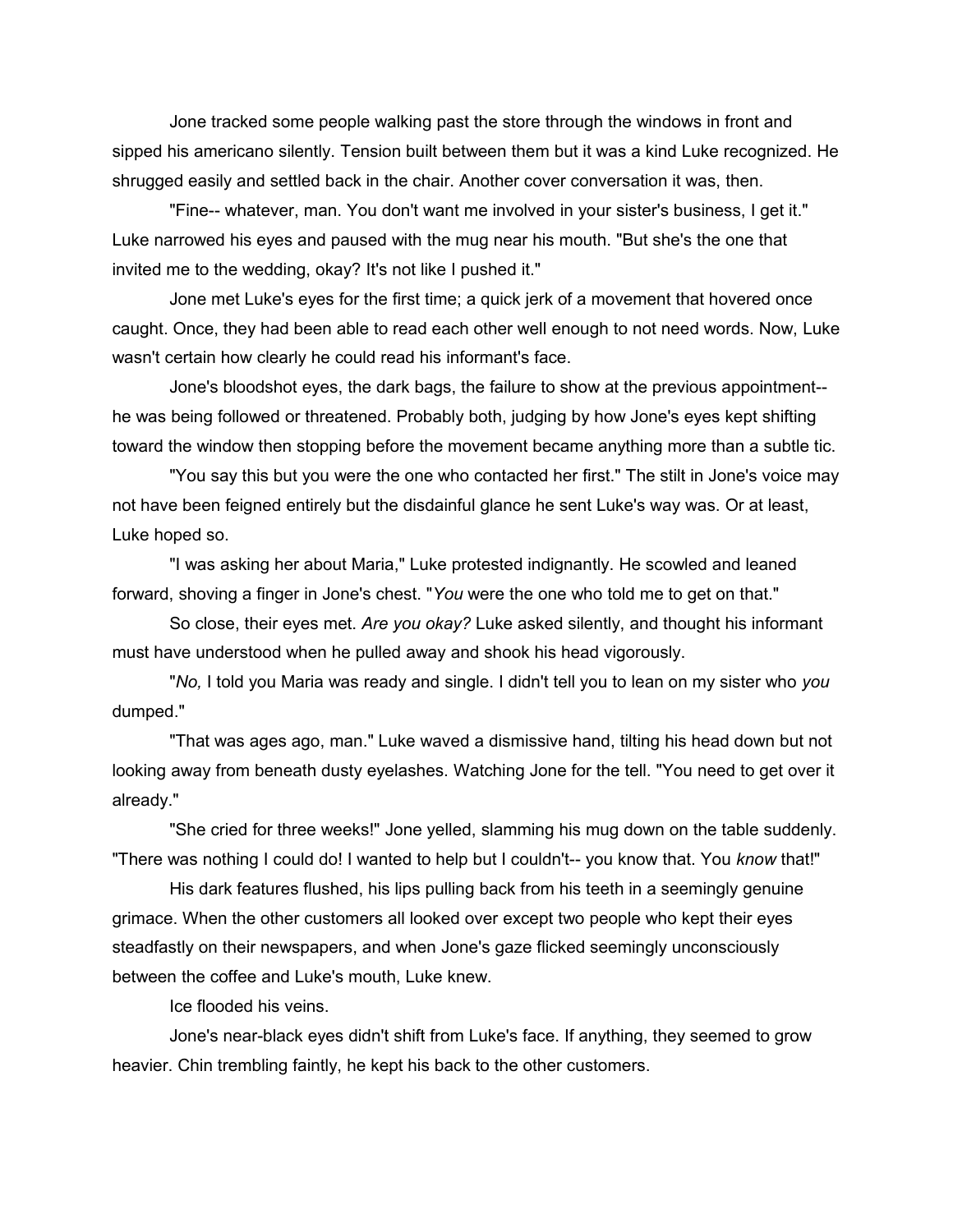Luke shifted his feet subtly; tensing his thigh muscles even as he raised his eyebrows in mild surprise. A simple gesture of a movement; setting the untouched mug of coffee down as if his heartbeat wasn't pounding with adrenaline and he didn't realize he was two seconds away from potential enemy capture. Alone, without backup.

"Jesus, man, I'm sorry," Luke said mildly. "I didn't know she leaned on you that hard."

Jone's shoulders were a sloping line; his steady hands that had once caught Luke before he could fall too far were now flexing restlessly.

"It wasn't only her." Now Jone wouldn't meet Luke's eyes-- drawn, instead, to the empty air over the agent's shoulder. "It was my mother, too. My father."

Dark eyes dragged back to Luke's with effort, as if pushing against the weight of the world. "You understand? They needed me to help her. They needed me..." His gaze dropped to his americano, his voice turning quiet. "I couldn't tell her no."

Luke knew Jone wanted forgiveness but there was none he could give. Not right now. "How many times did they ask you?"

"Three times at first. Then two, at the end. There was no way around it. You know that, right?" Jone's eyebrows drew together, trembling just so slightly like his lips. "But they said if I helped her I could make a difference. I had to help."

Luke translated in his mind: *Three enemies in the front; two in the back. Surrounded. No way out.*

"Maybe it feels that way, Jone," Luke said, fixing Jone with a heavy stare. "But there's always a choice."

Thick black eyelashes shuttered Jone's glistening eyes as his expression fell in on itself. He slumped forward even as Luke saw the two customers up front fold their newspapers.

"I'm sorry," Jone whispered thickly. "Ni vosota sara, Luse, forgive me."

Luke calmly stood and shoved his hands in his pockets. "Give Maria my regards."

He walked into the bathroom, locking the flimsy door behind himself and pausing to look in the mirror. *You'd better be paying attention,* he thought darkly.

Flipping the toilet seat up, he relieved himself even as he worked at his back molar with his tongue. When he felt it shift in just the right way, he bit down and was rewarded with a quiet crunching noise overrun by the sound of him urinating. He spit the thin pieces of enamel that had been hiding the GPS activation unit in his tooth into the toilet and flushed the evidence.

As he washed his hands he peered into the mirror, mouth wide open and eyes narrowed as he searched for any evidence that would show what he'd done. It worked as well as he'd always been told it would; all he saw was another silver cavity amidst others.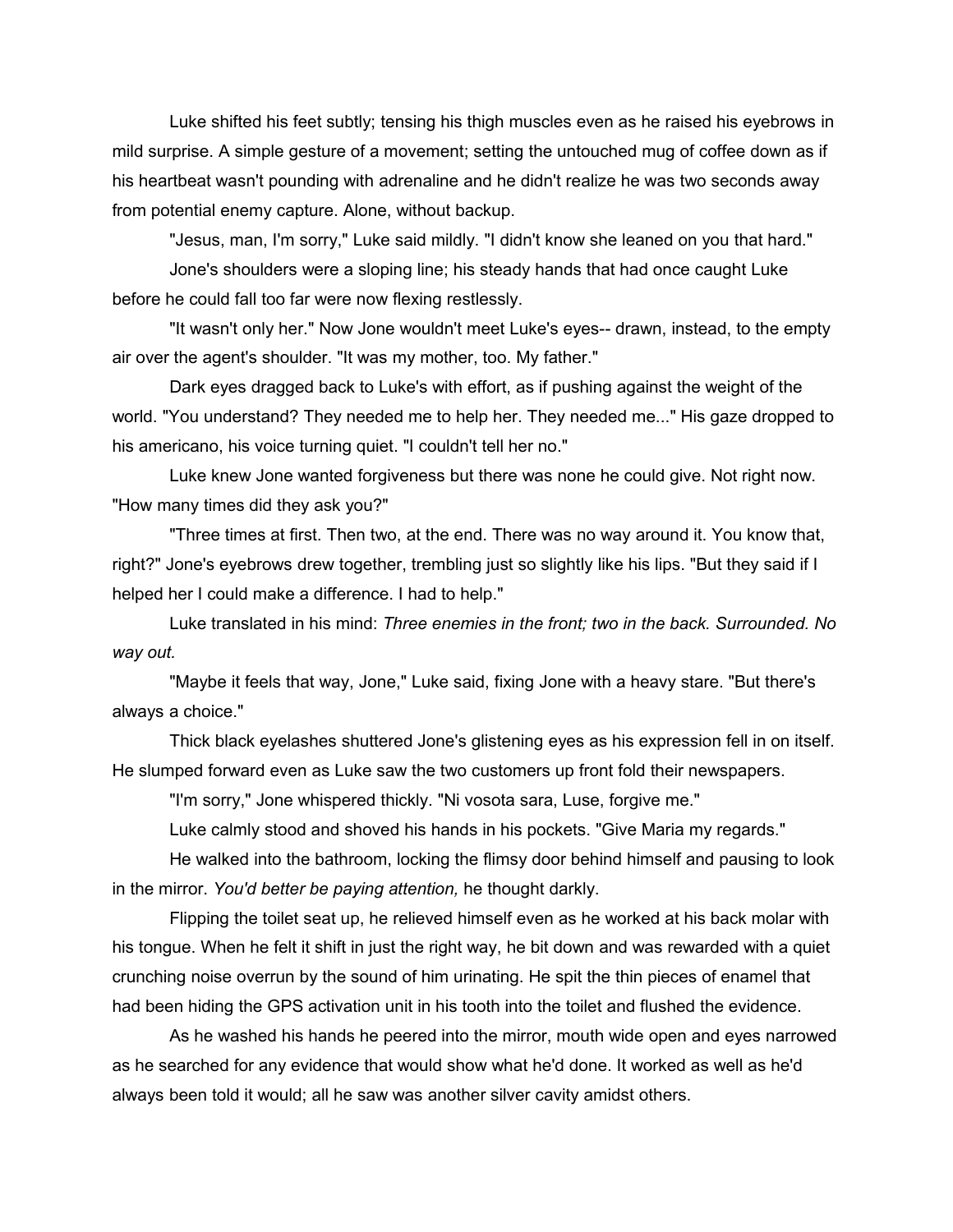When he stepped out of the bathroom, he saw two men and a woman waiting for him with guns aimed at him and hugged up against their bodies to hide the weapons from view. He didn't bother resisting. The number of civilian casualties that would result from it wasn't worth it.

Instead, he casually followed them out to the street and into a waiting taxi. The dieselburning engine was loud and uneven-sounding, and the driver watched the surroundings of the vehicle a little too closely. Luke wondered whether the legitimate owner of the taxi was still alive.

He was pushed into the back seat between two of the enemy with the third going in front. They'd meant to drug him with his coffee but since he hadn't had a sip they had to take other actions.

He wasn't surprised by the stabbing pain in his neck, nor the subsequent darkness that overcame him.

\* \* \*

*"How do you spot a terrorist?"*

*Luke blinked, distracted from eyeing the way Mal's fitted shirt hugged his body. He arched an eyebrow, dragging his gaze up to Mal's impassive one. "Is this a trick question?" "No," Mal said patiently.*

*Reese tapped his pen against the side of his book, looking sidelong at Luke. After a moment he straightened his back. "There is no one way to spot a terrorist but you can look for suspicious activity around suspects or potential targets."*

*"Good," Mal said with a curt nod. He held his hands behind his back and sedately paced the front of the room. "What are some examples of targets?"*

*"Anything with critical infrastructure or a high likelihood of casualties," Luke intoned. He slouched forward, resting his cheek on the heel of his hand. "Really, do we have to do this now? It's so effing hot..."*

*"What are some key characteristics of terroristic attacks?"*

*"Inflicting mass casualties or interfering with critical infrastructure--" Reese started to dutifully reply and Luke straightened.*

*"Hey, I just said that--"*

*"--secondary devices, often intended to injure or kill emergency responders, the possibility of multiple incidents, and the possibility of rapid escalation of the hazards."*

*Mal nodded again and although his lips didn't shift from the serious frown dominating his strong features, his blue eyes did regard Reese approvingly. "Good, Reese. Sarah has taught*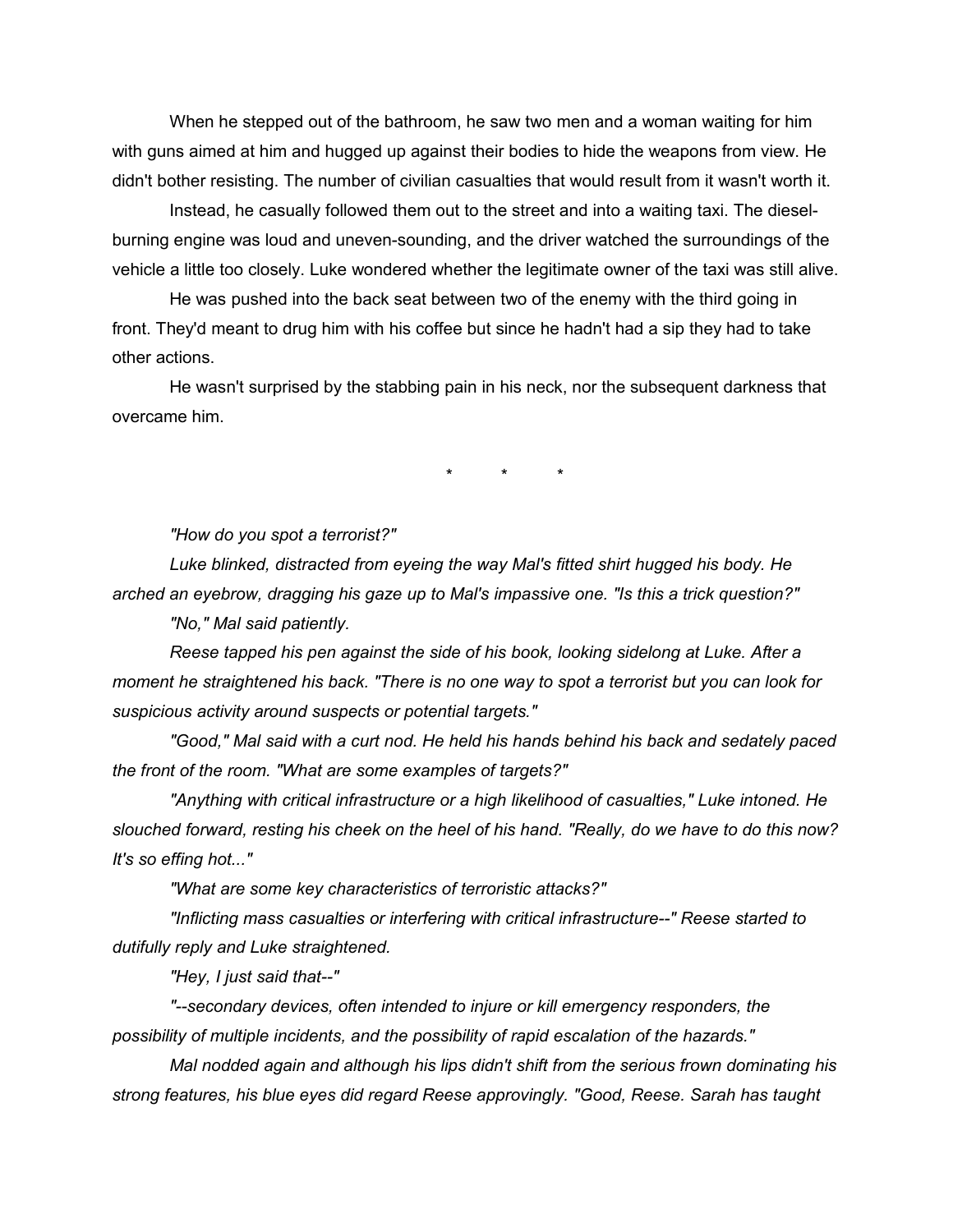*you well." He paused and raised one wan eyebrow. "I'm beginning to wish you were my rookie instead."*

*Luke rolled his eyes and said, dripping with sarcasm, "*Nice*. I love you too, Mal." Reese resumed tapping his pen. His gaze burned into the side of Luke's face.*

*"What are immediate actions to take at the scene of a WMD incident?" Mal continued, unperturbed.*

*"RAIN," Luke responded, sitting up straight with his hands folded in front of him. The way he raised his eyebrows and the more polite tone of his voice made it obvious he was mocking what it meant to be a good student. "Recognize the hazard or threat, Avoid the hazard, injury or contamination, Isolate the hazard area, and Notify the appropriate support."*

*"Good. And types of WMDs?"*

*"Chemical agents, biological agents, radiological materials and nuclear weapons, and explosive devices," Luke ticked off and then continued impatiently: "And before you ask- among others, vapor density, odor, mortality, bacteria, viruses, toxins, alpha, beta, gamma, neutron radiation, exposure and contamination, pyrotechnics, propellants, explosives, and be careful of the stimuli like heat, ESD, friction, impact, shock or RFE so you don't set it off. Can we be done now? I want to hit the beach before the sun sets."*

*Mal's eyebrows shifted upward and even Reese's pen stilled. Luke looked between the two.* 

*"Yes? Good? Okay." He pushed himself to a stand and threw his books in his bag. "I'll see you both back at the hotel. I'm going to change."*

*When he left he didn't look back but he could feel both their stares burning into him.*

\* \* \*

He awoke suddenly but years of training kept him dead still. He resisted the urge to fly his eyes open and instead looked through the dusky screen of his eyelashes. His head pounded violently and it felt like his entire body was moving in a slow undulation.

"I know you're awake," came a man's calm observation. "Feel free to stand any time, Lucas Wainwright."

Well, that solved the question of who they thought they had in their custody. They knew who he was but at least they didn't truly know who he was. Which meant they hadn't gotten to Mal yet or, if they had, he hadn't told them anything.

A knot of anxiety that had been burning in his gut unwound slightly at that knowledge.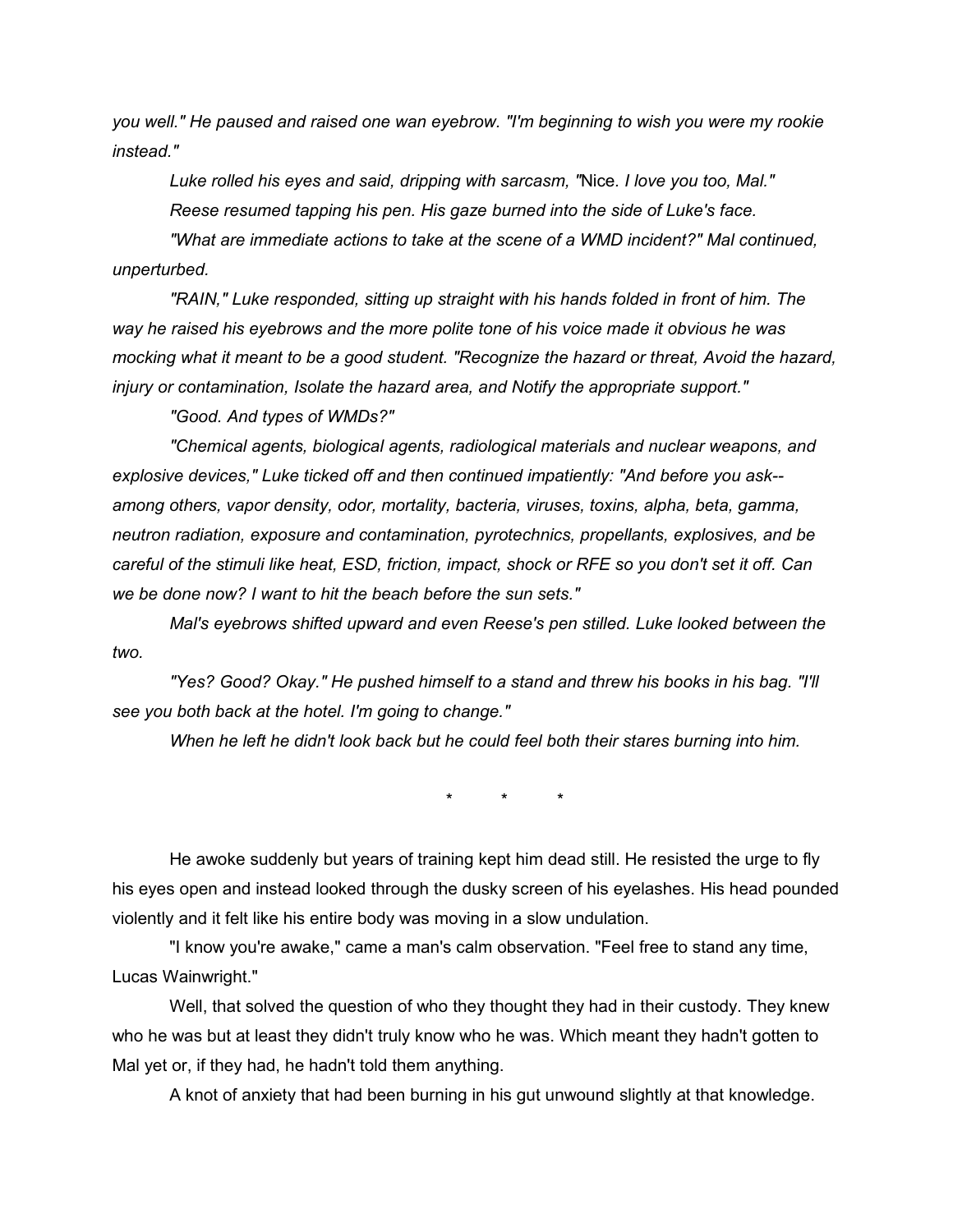Mal may still be safe.

Still, the mystery remained: who exactly was his enemy?

Luke grimaced faintly and rolled onto his back. The room still seemed to be spinning and the pounding in his head only increased. When he opened his eyes fully he simultaneously noted that the light was blindingly bright and that it hadn't been the screen of his eyelashes that had made the room unfocused; it was his eyes themselves.

It was a laborious task but he shoved himself up to a seated position, his knees drawn in and falling to the sides. If his vision had seemed blurry before it was now whited out by a snowstorm. He squeezed his eyes shut against the light, with one hand at his forehead and the other braced on the floor to keep himself from falling over again. Even then he could feel the muscles in his arm twitching; accounting for every subtle shift in his body weight even while his mind was unconscious of the way he wavered.

"What did you give me?"

His voice came out as scratchy as the stubble that perpetually lined his jaw.

"Merely a sedative. It will wear off."

Luke had grown accustomed to hearing many accents over the years and being able to place the origin of their speaker. This time, there was no need to even rack his brain. He knew a hometown accent when he heard one.

American, just like him.

He tried to concentrate on the meaning of that simple piece of knowledge but the rolling of the room was a nauseating distraction.

"Why are we on a boat?"

"We are not. As I said, you were sedated."

Luke pressed his fingers to his temple, as if the pressure would still the migraine. "Well. You sure know how to treat a guy. Will there be a comment card before I leave? I have some suggestions."

The man didn't bother to respond. When the silence stretched between them, Luke squinted his eyes open to peer between his parted fingers. Details began to solidify in his surroundings: the hard texture of the concrete; the bare, flickering light bulb on the ceiling.

He focused on the man himself. He looked to be in his late thirties or early forties and was tall, powerfully built, with a scar that arched down his temple and curled along his cheekbone like a lover's touch. He wore a simple cotton shirt, as brilliant a white as his eyes were blue, with loose linen pants and worn sandals. His dark blond hair looked purposefully tousled. It was difficult to tell his height but Luke guessed he would be close to his own 6'2".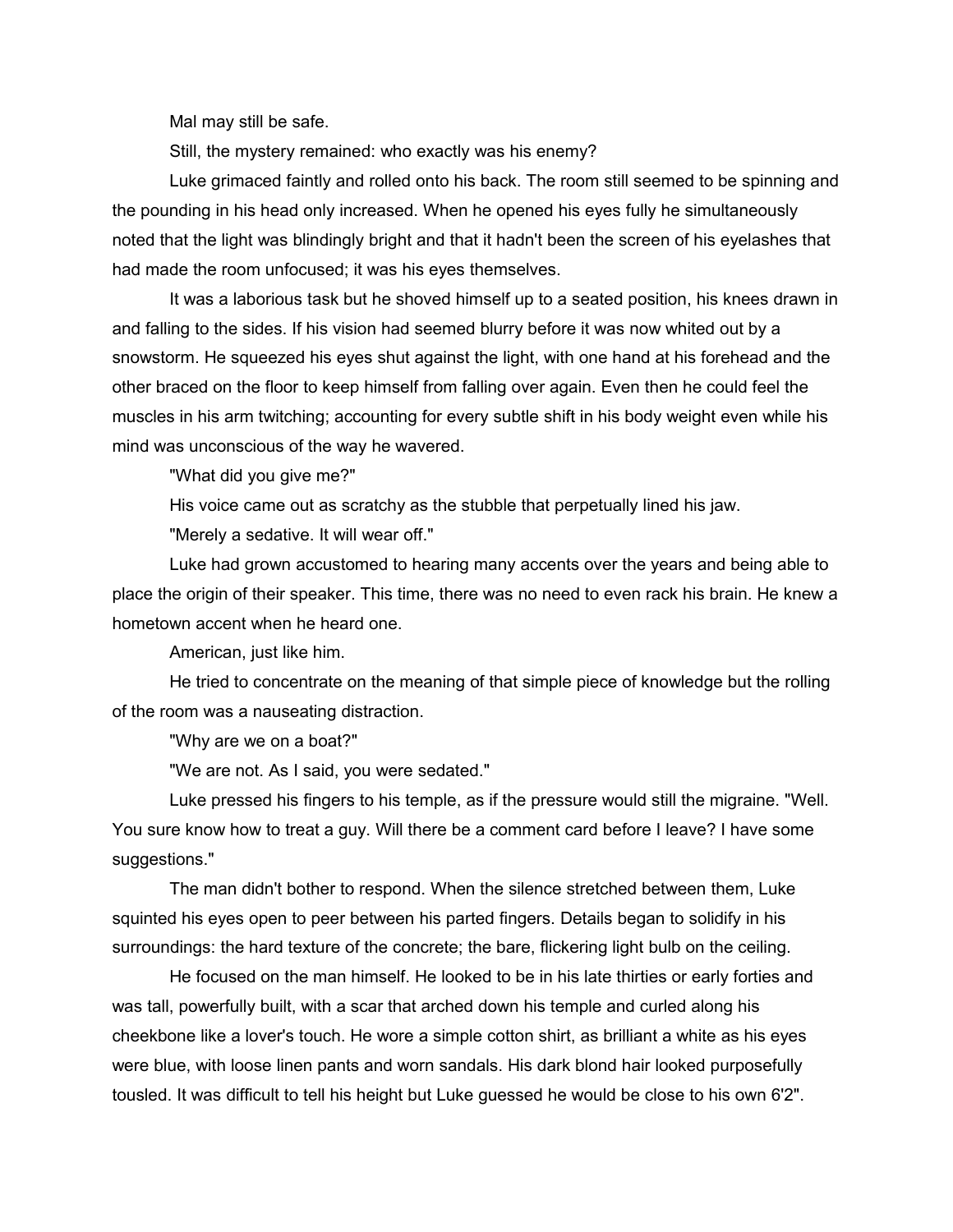Overall, the man appeared to be at once manicured and comfortable.

He was sitting backwards on a chair, his strong forearms resting on the back of the chair while he studied Luke. Nothing could be read in that even stare.

Luke dropped his hand at his side, trying to ignore the massive pounding of his head. What the hell had they given him, horse tranquilizers?

He shoved the fall of hair out of his eyes, wondering if he looked as artfully tousled as his captor did. He didn't need a mirror to know the answer to that question: he didn't.

"So," Luke said conversationally when it became apparent the man wouldn't speak. "Kidnap federal agents just to stare at them often or am I special?"

"Do you know the meaning of your name?" the man rumbled.

Luke's eyebrows drew together. "What?"

"But you be watchful in all things, endure afflictions, do the work of an evangelist, fulfill your ministry," the man intoned, his expression shifting slowly from impassivity as he spoke, "For I am already being poured out as a drink offering, and the time of my departure is at hand. I have fought the good fight, I have finished the race, I have kept the faith. Finally, there is laid up for me the crown of righteousness," his voice strengthened, his fingers clenching into fists, "which the Lord, the righteous Judge, will give to me on that Day, and not to me only but also to all who have loved His appearing."

The man straightened, his voice growing as powerful as the apparent strength in his arms. "Be diligent to come to me quickly; for Demas has forsaken me, having loved this present world, and has departed for Thessalonica—Crescens for Galatia, Titus for Dalmatia. Only Luke is with me."

There was a pointed pause. Brilliant blue eyes burned into Luke's face, accompanied by an enigmatic shift of his lips. "But the Lord stood with me and strengthened me, so that the message might be preached fully through me, and that all the Gentiles might hear. Also I was delivered out of the mouth of the lion."

When the man stood, his powerful form seemed to loom larger than six feet, larger than eight, as he peered down at Luke still seated on the floor. His voice echoed around them, filling every empty centimeter with the passion of a true believer.

"And the Lord will deliver me from every evil work and preserve me for His heavenly kingdom. To Him be glory forever and ever. Amen."

Ringing silence followed the last word while Luke stared.

"Wow," he said blankly after a pause. "Good story, man."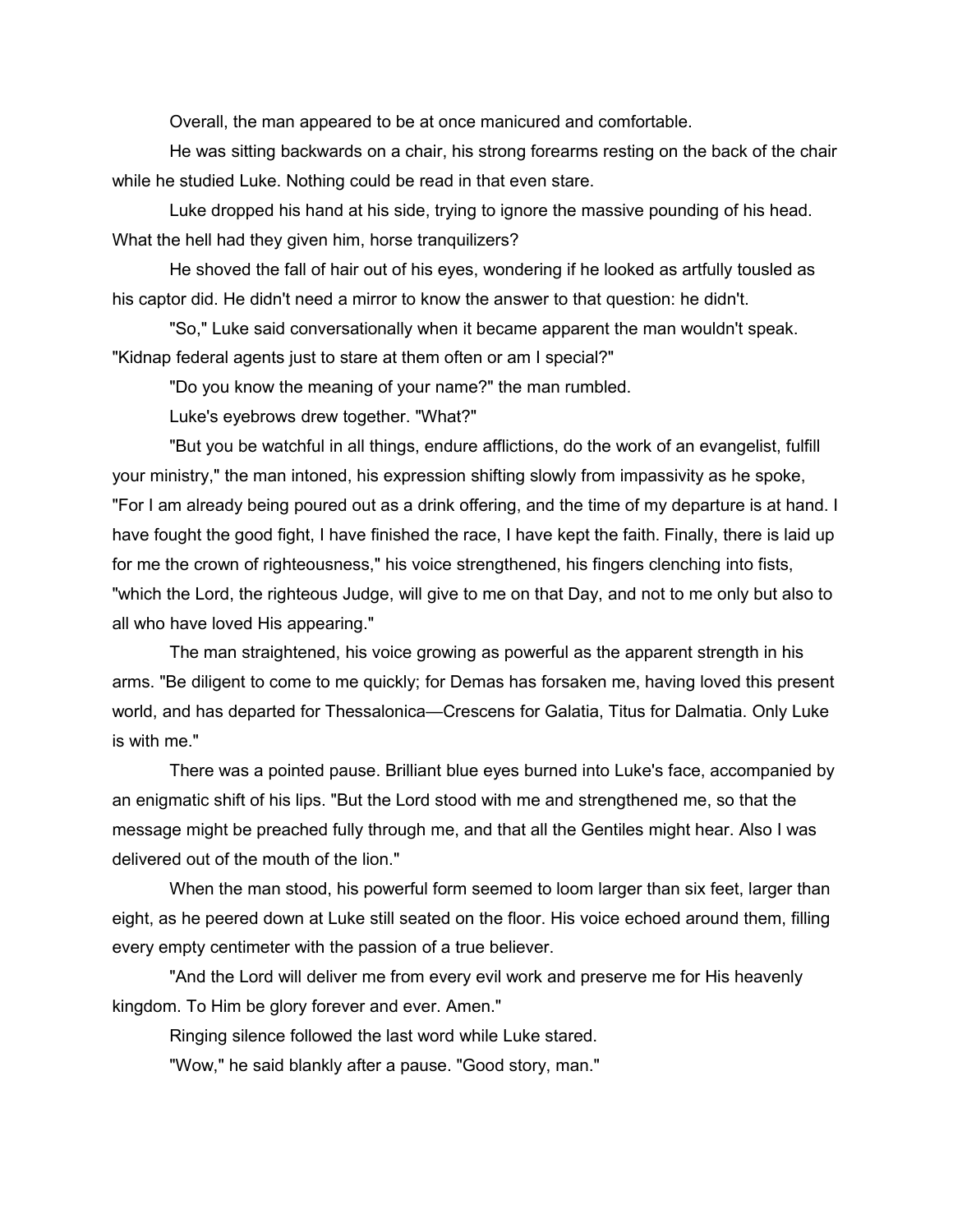The man's features had settled back into impassivity as easily as he settled back onto the chair. "You do not believe."

Luke studied the man thoughtfully. He could go the route of 'no really, I'm a believer just like you' but it would be pointless. This man was too astute and if he knew Luke's profession then he likely knew why he was here. Besides, it was a good way to draw out more information and verify which group this was.

"I don't believe or disbelieve anything," he answered finally. He shifted and leaned back against the wall, his aching head slowly starting to clear. "But if there is divinity out there, it's possible it's all the same thing seen through different eyes and given the name of different religions."

The man's lips thinned.

One of Luke's dark eyebrows rose. "That's the wrong answer to you."

"The Lord is not a diamond with facets. He is absolute and those who believe otherwise have fallen to the devil's influence."

The rhetoric certainly sounded in line with a few groups but the best way to tell was to test a theory.

"Just because you believe something doesn't mean everyone else has to." Luke pushed back the fringe hair that was starting to fall into his eyes. "What harm is there in seeing the world through others' eyes?"

"Do not be unequally yoked together with unbelievers," the man replied, his voice charged. "For what fellowship has righteousness with lawlessness? And what communion has light with darkness? And what accord has Christ with Belial? Or what part has a believer with an unbeliever? And what agreement has the temple of God with idols?"

"Can you answer anything without using someone else's words?" Luke asked mildly.

"My own words are unnecessary when even greater words have been given to us through the Holy Bible."

Luke nodded and tipped his head back against the wall. "So what's your goal?"

"Goal?" the man asked, his inflection as unchanging as his stone face.

"Yes." Luke gestured around him. "What are we doing here now?"

"We are having a discussion."

"What do you plan to do?"

"I make no plans; it is the Lord who has plans for me. I follow the footsteps He has placed before me and I fulfill the work He has asked of me." The man's blue eyes seemed to burn into Luke. "What are *your* plans?"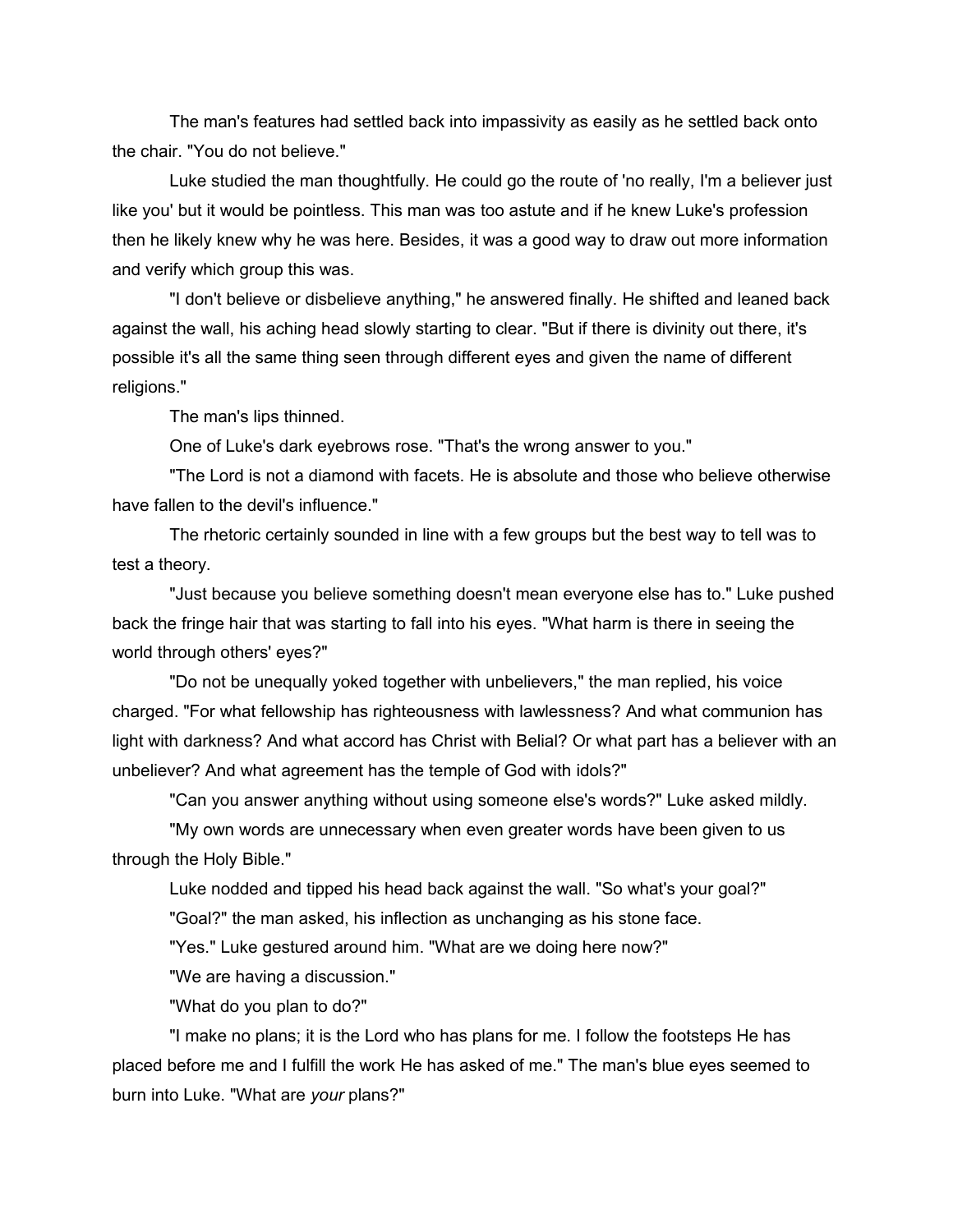"Well right now you're kind of the one holding the cards, buddy," Luke said blandly. "If you're asking what I'd've liked to be doing right now, maybe a shot of whiskey and a game of pool." He paused and a small smirk played along the edges of his lips. "Maybe a hot young thing at my side while I'm at it. I'm sure I could find someone for you as well." His eyebrows raised. "So what's your preference? Male, female, or other?"

The man's eyes narrowed dangerously. His muscles flexed. "You mock the sanctity of life."

"I'm not mocking anything, man. I'm just asking who or what you like to screw."

When the man rose to his feet, it was with the power and grace of a lion; muscles that shifted visibly beneath his skin and the aura of a killer barely held in check. His voice was a rumbling growl. "Thou shalt not lie with mankind, as with womankind: it is abomination. Neither shalt thou lie with any beast to defile thyself therewith: neither shall any woman stand before a beast to lie down thereto: it is confusion."

"You could've just said you're straight but that works too." Luke leaned back against the wall. "You know, if you want me to hook you up with someone I know a person. My sister just became available. She had a long time boyfriend who got her knocked up but you don't need to worry about a kid running around, she had an abortion. She's looking for someone to have some fun with now." He looked the man up and down. "And damn if you aren't her type."

The man's lips curled as disgust clearly shifted across his face. "Now you attempt to anger me. For what reason?"

Luke watched him idly and shrugged. "Just passing the time."

Even so, this was strange. The general assumption from intel had been that Corazón were the ones who would be responsible for any terrorist attack. But this man wasn't like any of the Corazón operatives Luke had ever seen. Their biggest issue was abortion, and there wasn't a one of them who wouldn't respond violently at the topic.

But this man remained cool and calm no matter what Luke said.

Luke rolled his shoulders to remove some kinks. Might as well keep the man talking. "So there's something I've been wondering for awhile and maybe you can clear it up for me. If your god is so powerful, why doesn't he smite people every time we say 'goddamnit'--"

The man was in Luke's space with no warning, one powerful hand snapping around Luke's throat and throwing him against the wall. The man punched him, snapping his head back against the concrete with a crack that stunned Luke and echoed sharply in the room.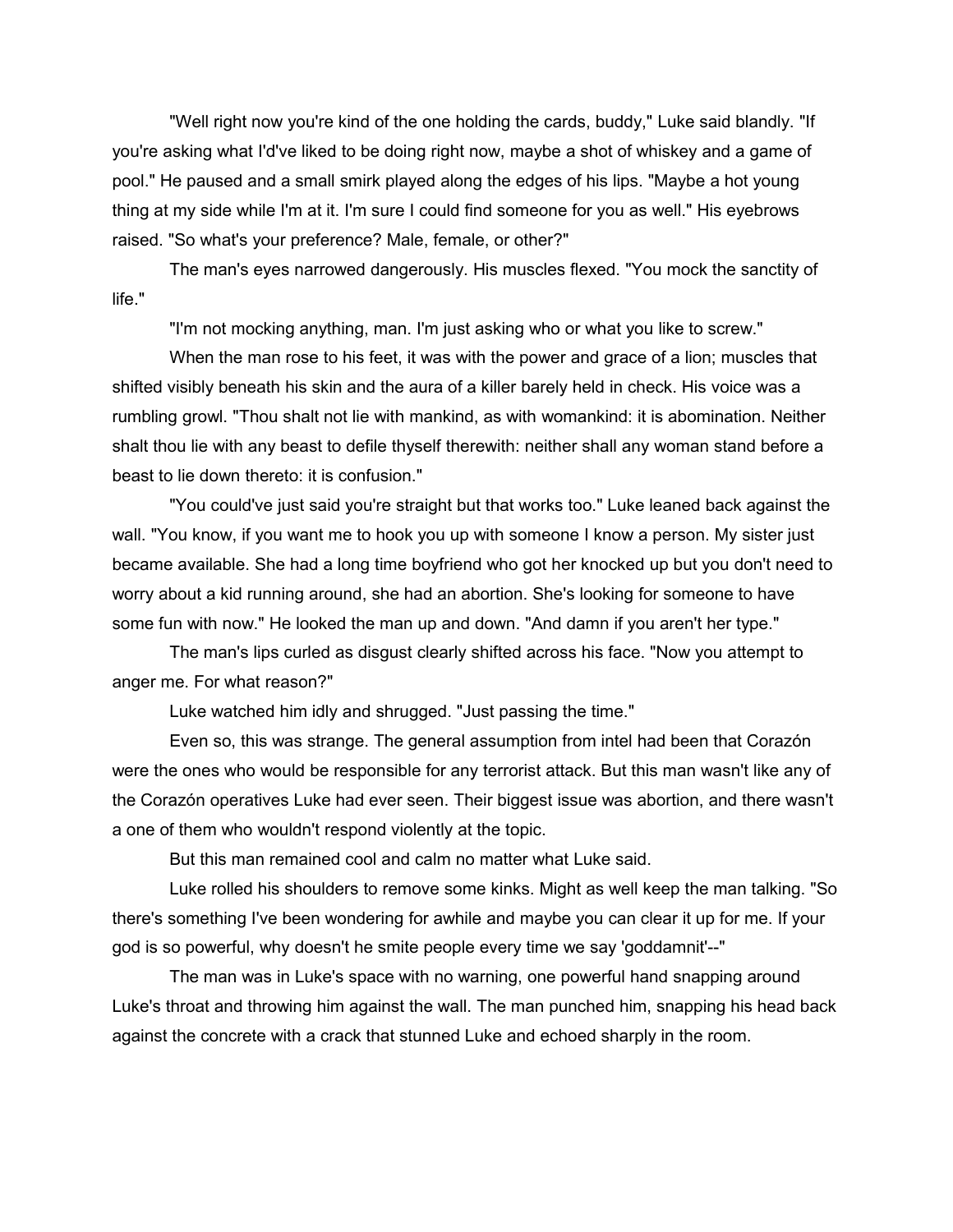"You shall not take the name of the Lord your God in vain," the man intoned as he violently punched Luke in the stomach; once, twice, as he started to fall. "For the Lord will not hold him guiltless, who takes His name in vain."

When the man stepped back as abruptly as he had approached, Luke couldn't stop himself from dropping to his knees with a racking cough. Through blurry eyes, Luke saw flecks of blood splatter across the dull grey floor.

Great. Just as his headache had started to leave, the friendly room service saw fit to bring him another.

At least the outburst had told him one thing: his growing theory about who this man represented was probably not far off the mark. But if that was the case, the ghost tale of an extremist group actually existed.

And the man had gone into this not planning to leave Luke alive.

The man's measured footsteps moved across the room, followed by the harsh grating noise of a metal chair scraping across concrete.

"There is no need for us to be at odds with one another," the man continued calmly as if he had not just beaten Luke to the floor. "Although the only true law is God's Law, I will respect our country's designation of you as a federal agent. I will give you a chance to make amends."

He paused behind the chair, his hands curling over the back. For the first time Luke noticed a heavy silver ring adorning one of his fingers and wondered if that was what had made his head, rather appropriately, ring. Luke dropped back to a sitting position as he'd been in before. This time, his body creaked unpleasantly.

"I ask that you cease your actions immediately. This world is corrupted with the evil of wicked men and the devil's ways. We will cleanse it of the unbelievers-- cleanse it of the heretics-- and we will open the eyes of our brethren who have been blinded, pushed back from True Faith even as the endtimes draw near. Our Lord God has seen fit to put us here to do His deeds, to spread His word to the fallen, and we will be there to rain fiery Hell down on those who would stop us."

As seemed to be the case, the man's voice transitioned from simple statements to declarations that vibrated with power by the end. His blue eyes seemed to burn unnaturally, his fingers a white-knuckled hold on the simple metal chair.

Luke rested against the wall and rolled his head to consider the man more fully. The rhetoric had a familiar ring to it but at the moment with pain running delirious circles around his body he couldn't exactly place it.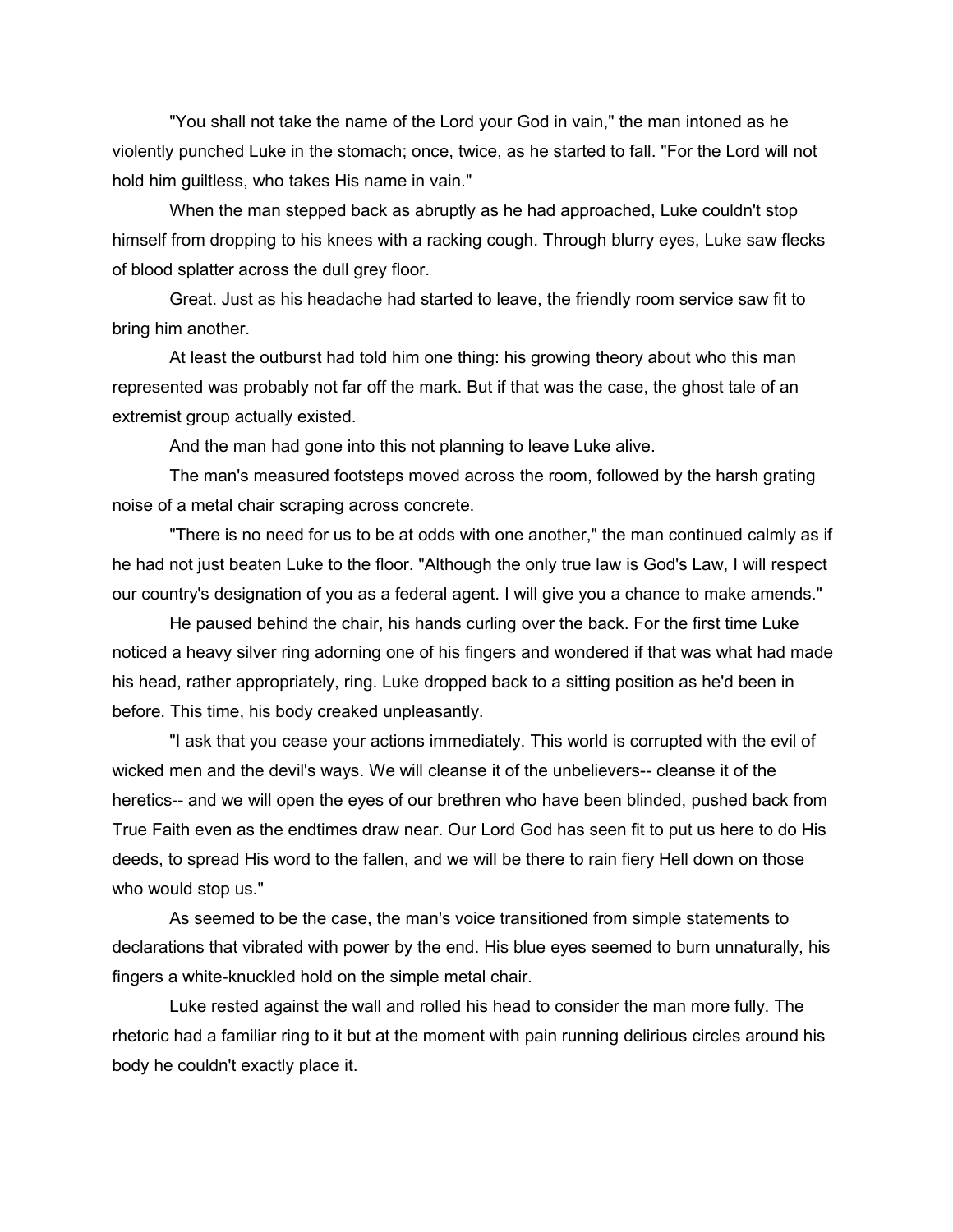"What's your name?" The man studied Luke but didn't respond immediately so Luke added, "You know mine but I don't know yours. It only seems polite..."

"You may call me Simon," the man said at length.

"Well, Simon." Luke's dark blue eyes stayed, unwavering, on his captor's face. "I can't say I buy what you're selling. So if you get me that comment card I'd be happy to be on my way..."

Simon shut his eyes slowly, a resigned motion of one who had to give up a loosely held belief, and shook his head. "I had thought to reason with you but I can see now you are too far gone."

"Seems so," Luke agreed blithely. "'Infidel'-- it's written all over me."

The chair made a faint scraping noise as Simon pushed it aside in his trek across the room. He paused in front of Luke who merely stared up at him. It was better for his plan to stay compliant.

Simon seemed unworried about his prisoner running away, although the strength of his conviction was immediately made evident. He turned and calmly strode across the room. As Simon reached the door and stepped outside of the room, Luke heard a hissing noise. He glanced around him, searching for the source without immediate luck, and returned his attention to his captor just as the man paused with the door open.

Simon's piercing blue eyes seemed to glow from the shadowed hallway. The hissing sound was becoming more pronounced, bringing with it the beginnings of a medicine-head feeling. Luke didn't have to search the room to know the meaning. They planned to gas him. Whether it was meant to kill or sedate him, he didn't know.

The intent seemed crystal clear a moment later. He caught Simon's parting words before the door fell shut with finality:

"Nevertheless if you warn the wicked to turn from his way, and he does not turn from his way, he shall die in his iniquity; but you have delivered your soul."

======

*"I didn't know you were such a good student," Reese said as he sat at Luke's side. He drew his legs in and rested his forearms on his knees, hazel gaze running along Luke's face to dip, briefly, to his bare chest and down to where wet swim shorts still clung to his skin.* 

*Luke snorted and flopped onto his back, resting his head on his hands. "Not you too." Reese was silent a moment and then said, "I only meant that Sarah..."*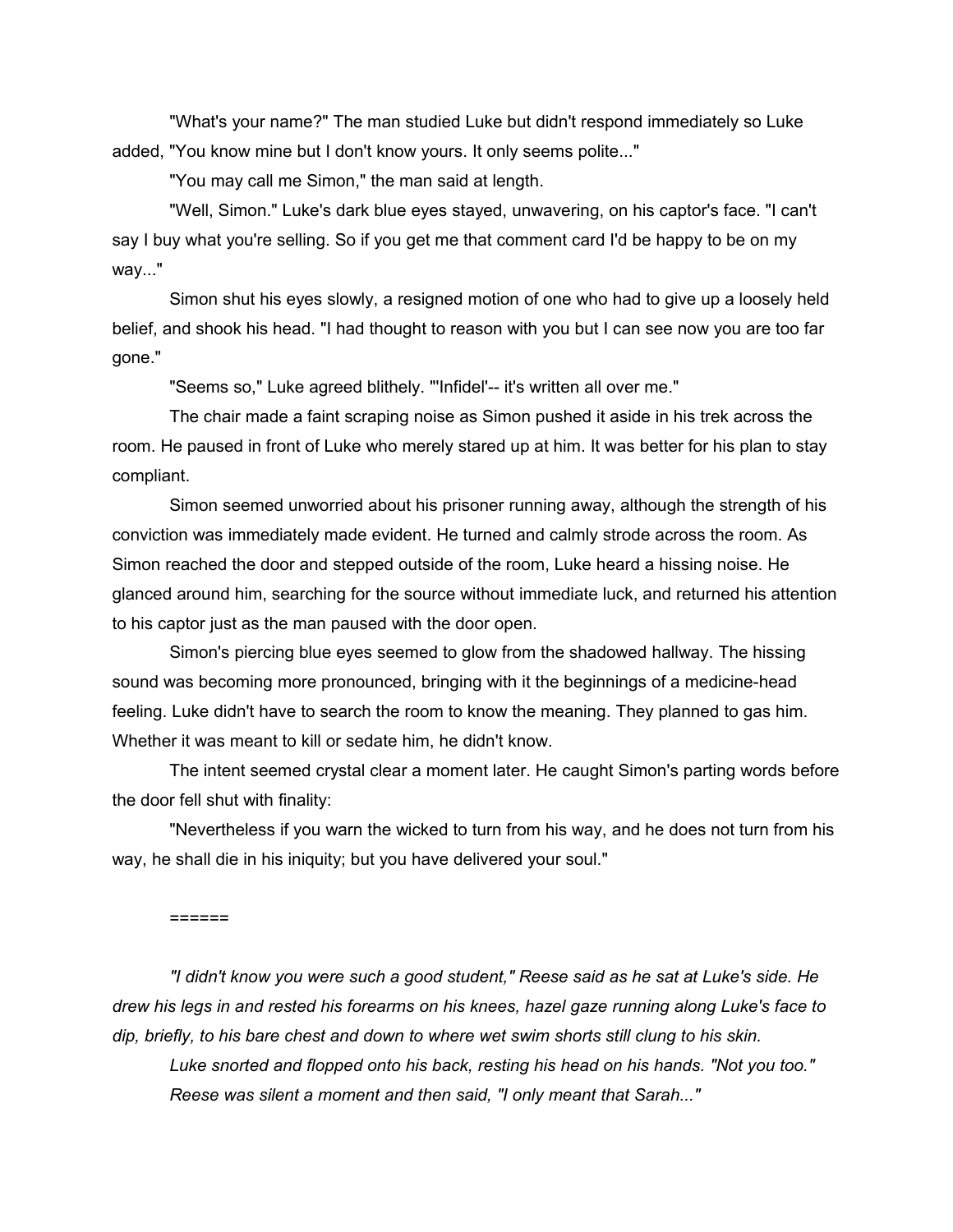*When he didn't continue Luke couldn't help a bark of a laugh. "Sarah said I sucked didn't she? I don't take the trainings seriously, I skipped out on important lessons, yadda yadda?" "Well. Yes..."*

*"Well, Sarah's a prissy bitch if you hadn't noticed," Luke drawled. He closed his eyes, his lips lifting faintly on the edges. "She's always been that way."*

*There was silence for a period of time before Luke heard the rustle and whump of Reese dropping down to lie at his side. He felt the brush of Reese's skin against his when their elbows knocked together. "You've known each other awhile, I heard."*

*"Yep. We lived near each other in high school," Luke said idly. "She was a few years older but we hung out. She's why I got into all this in the first place. I didn't know what to do with my life and she ended up pushing me in this direction."*

*Reese made a thoughtful noise under his breath. "Guess that's why she's a trainer. She knows how to beat people into doing what they don't want and making them think they do."*

*Luke laughed and opened his eyes, tilting his head just enough to see the contours of Reese's face in the shadows. Their eyes met, mere glints in the night, but Luke could see Reese was smiling back. Luke knocked his elbow lightly against Reese, making him rock faintly.*

*"You know, Reese, you're alright," Luke said with a grin.*

*Reese's smile grew, his gaze sliding down Luke and dropping away. "You're not so bad yourself."*

\* \* \*

"Luke." The voice traveled from far away. "Luke! *Lucas!* Come on, you motherfucking idiot, *breathe--*"

"--I swear to fucking--"

\* \* \*

*"--*God*, Mal--" Luke gasped, arching his back and throwing his head back into the pillow. His feet dug into the bedding. "Jesus-- fuck--* Mal*..."*

*Mal's hand sped up on Luke's erection, making the younger man groan unabashedly and tangle his hands in the sheets. Luke's body rolled with Mal's movements, trying to increase the friction.*

*The second that thought became evident, the older man abruptly stilled.*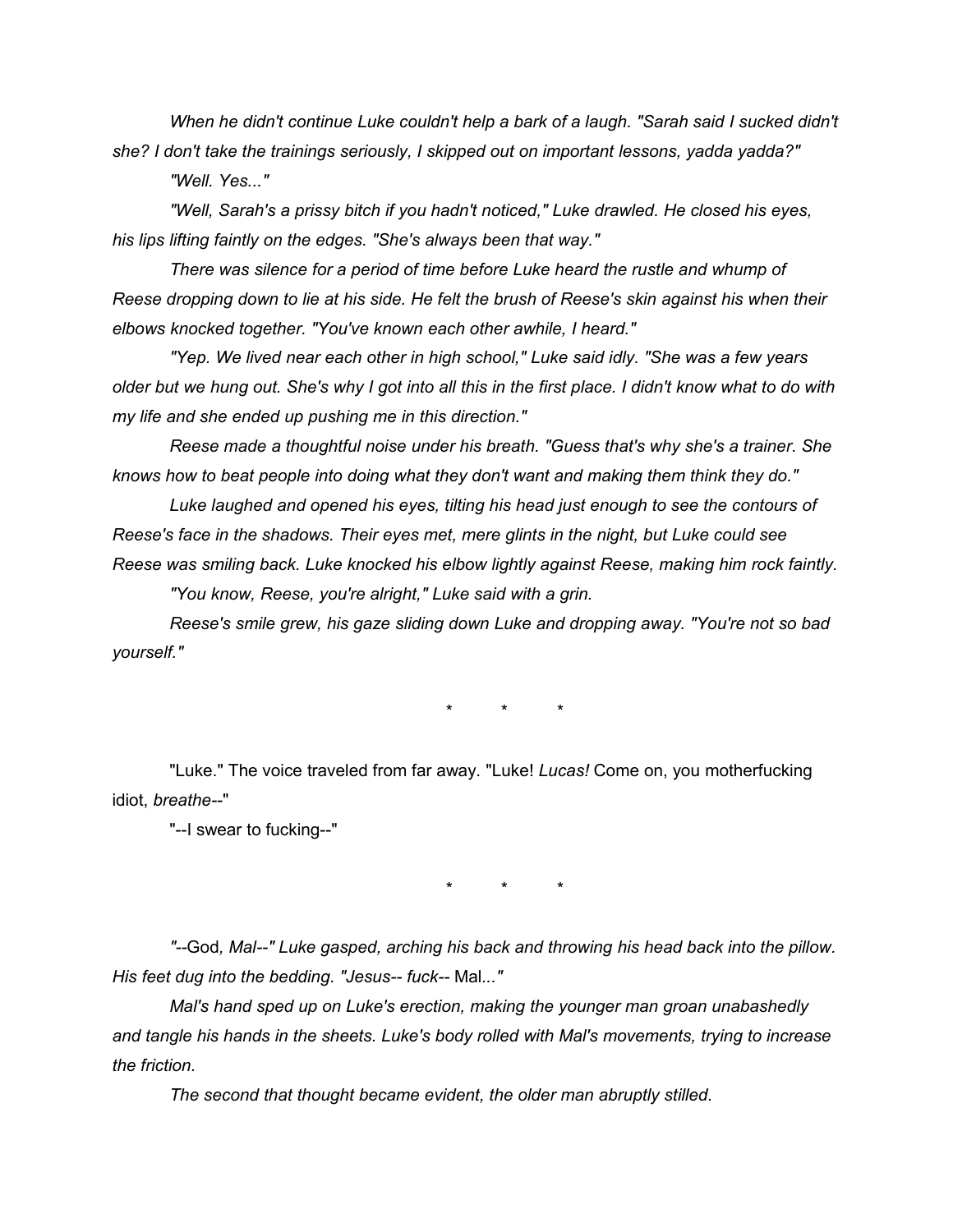*"What--" Luke hissed, dark blue eyes peering in accusation down his body. "What the fuck?"*

*"We're doing this at my speed," Mal reminded him with quirked dark blond eyebrows.* 

*"For fuck's sake, you are so fucking full of yourself--" Luke started angrily, starting to reach for his arousal to just jerk one off on his own. He'd been* so *close before Mal decided to cockblock him. Mal's fingers snapped around Luke's wrist out of nowhere: a hard, unspoken warning. Luke looked over at him, mildly startled, while Mal's brown eyes burned into him dangerously.*

*"*My *speed."*

*"I should've known a geezer's speed would be glacial," Luke muttered but grudgingly settled back against the bed nonetheless.* 

*"You know," Mal mused as he abruptly crawled up Luke's body to hover above him. His dark blond hair framed the hard lines of his jaw; the strong, slightly crooked nose from one too many fights. "Keep acting like a spoiled brat and I might give up on you entirely."*

*Luke glowered up at him. "Would that be such a bad thing, with a cocktease like you?"*

*Mal's lips pulled into a rakish smirk and Luke was reminded once again about exactly how devilishly handsome his mentor could be. "I see. If it's so bad for you now, it seems I've neglected your training. And here we are," he sat up, hand hovering centimeters from the straining heat of Luke's arousal. His dark brown eyes bore into Luke's face while his fingers shifted, a brush of air like torture along the electrified nerves of Luke's cock. "Back to endurance testing."*

*Luke growled, throwing his head back against the pillow for an entirely different reason now. When he squeezed his eyes shut it was with a grimace and a harsh reminder to himself to stop challenging Mal in bed.*

*Because if there was one thing he'd learned about Malcolm Carr, he said what he meant and, even more worrisome, he meant what he said.*

*"God--"*

\* \* \*

"--*damn* it!"

Luke's mouth fell open with a great, wrenching gasp. His eyes snapped open suddenly, gaze darting around hectically as he tried to understand the situation--

The intense green hazel of Reese's eyes came sharply into focus.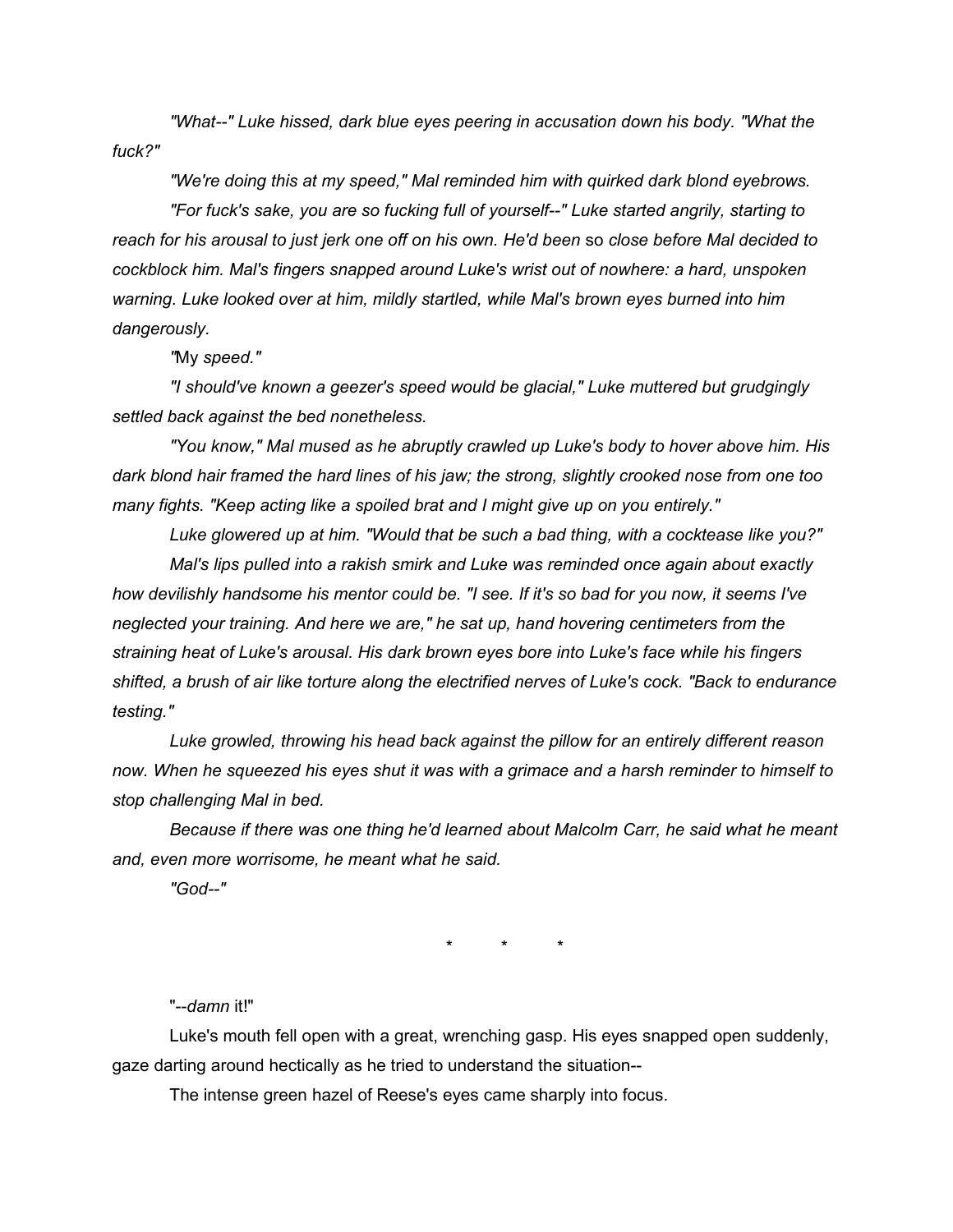A hard punch on Luke's shoulder solidified the room's detail at the adrenaline shot of pain.

"Lucas *fucking* Wainwright, try that shit again and I will fucking kill you--" Reese was growling heatedly as his hands ran along Luke checking for wounds.

Luke coughed, hearing the sickness even in his own lungs. "What the hell are you punching me for?"

"Because you're a motherfucking moron! What the hell are you doing, getting caught without backup? If I hadn't already been on my way when I got the GPS distress it would have been too late. The ready team's already busy in India--"

Luke stopped listening to Reese's rant and rolled onto his side. He felt along his teeth with his tongue and then smirked sidelong at Reese. He was still too out of it to remember how their last conversation had ended and that he probably shouldn't tease. "Naughty boy. Did you slip me some tongue when you were giving me CPR?"

Reese's expression turned murderous and this time when he punched Luke it was full force. Luke let out a genuinely pained groan.

"What the fuck happened."

Luke grimaced. His head throbbed and he put pressure on his forehead. He was looking forward to the day when he didn't wake up with a raging fucking headache. Maybe the next generation of homegrown terrorists would take to drugging their captives with morphine instead.

"It was Left Hand of God."

"What?" This time, Reese's tone was sharp for an entirely different reason. "What proof do you have?"

"None, really. But he displayed all the characteristics that--" Luke cut himself off just in time but Reese looked at him knowingly nonetheless.

"That Mal compiled," Reese finished.

His broad shoulders were hard lines beneath his fitted white tank top as he looked away. Even dirty, the tank top looked crisp against his caramel-toned skin. What had been dark curls the last time Luke saw him was now replaced with short, nearly buzzed brown hair that disappeared into the shadows. Luke couldn't help feeling disappointed by this turn of events. For years, he had entertained a fantasy of grabbing the man by those curls and throwing him to his knees. Followed by much more interesting interactions.

"You need to give up on Mal for the moment," Reese said flatly and Luke was reminded once again of why that fantasy never quite made its way to reality.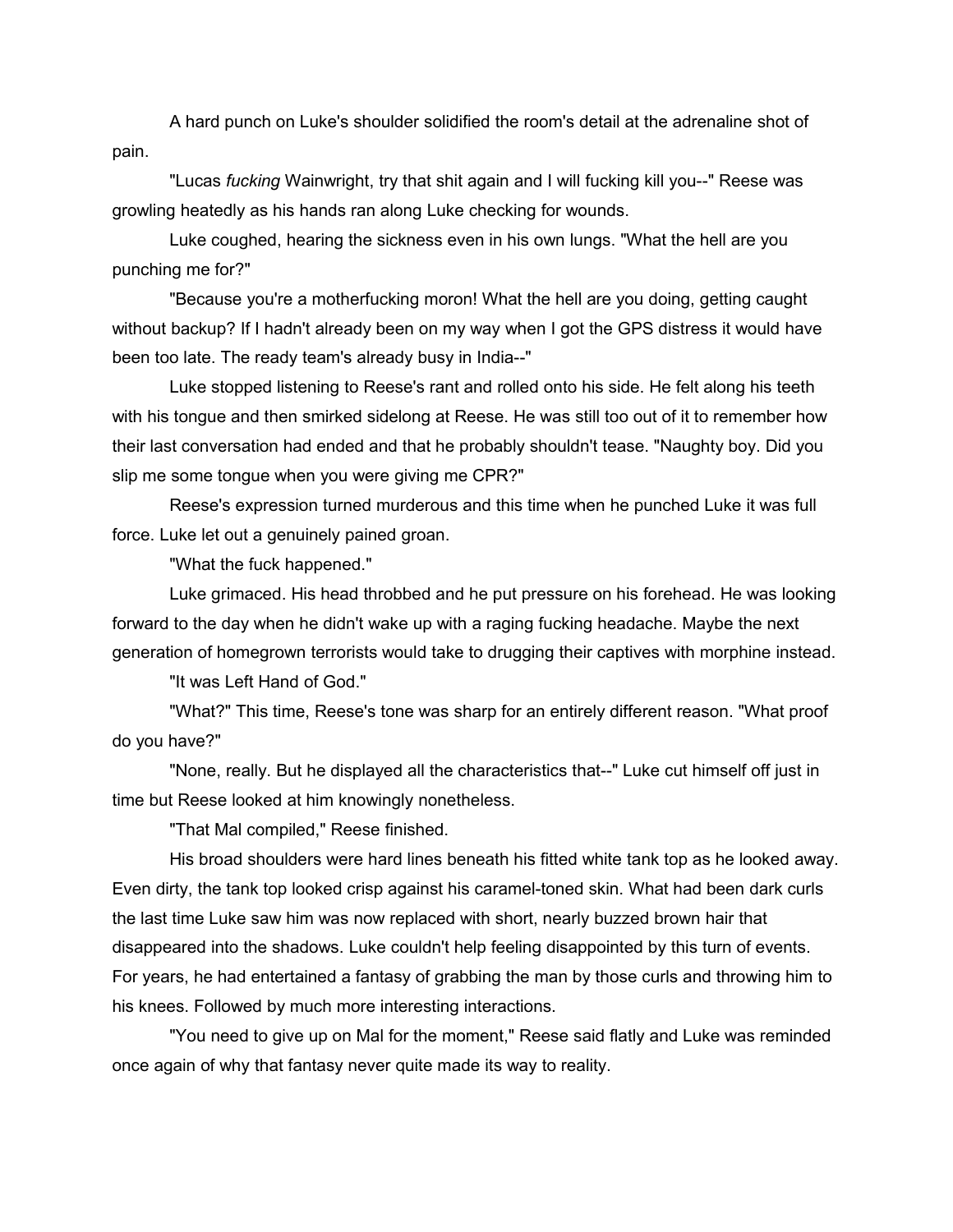Luke started to push himself up but was stopped by a strong hand gripping his shoulder. He looked up to find Reese's light eyes drilling into him. "For now," he emphasized. "If you don't, you'll be too distracted to finish this."

A scowl darkened Luke's features but he didn't say anything.

"I didn't miss anything in intel."

"I know you didn't."

"So what are they doing showing their faces now? They've been ghosts for years."

"Guess they had their fill of sitting on the sidelines while amateurs fucked up their goals," Luke said with a shrug. "They decided it was time to start a holy war."

The muscles in Reese's jaw flexed. "This is a good place to start a test run."

"Their thoughts exactly." With heroic effort, Luke tried to push himself to a stand but found that his muscles didn't quite want to cooperate yet. He dropped down and decided sitting was a nice pastime too. Way underrated.

"What were they like?"

"Couldn't say, just saw one. But he was a zealot. Calm as can be until you disrespect his ideals, then he snaps in a flash."

Reese made a noise in the back of this throat, looking around them. "Smart."

"Being a zealot?" Luke asked with mass incredulity. Probably more than was warranted but his head was killing him.

With a sidelong glance that was a scoff of its own, Reese said shortly, "Letting him think you're dead. A man like that doesn't give up on his enemies lightly."

Luke smirked. "Feel bad for wailing on me now?"

"Only that I left you conscious."

Luke had nearly forgotten how damn attractive the man was, with his high cheekbones, piercing eyes, and the lips that seemed perpetually chapped and, because of that, begging to be licked. The beard he sported mimicked his hair; short, shaped, and clean-cut.

"That's not what I want to hear from my handler," Luke commented as he started to push himself to a stand.

"Anyone assigned you should say far worse. You're impossible to keep out of trouble, you know that?"

When Luke was initially unsteady, Reese reached over and helped him up wordlessly. As Luke hovered somewhat gingerly between upright and slouched, Reese eyed him.

"Oh, relax," Luke said dismissively. "There was never any worry-- I knew you'd save me." He smirked. "My hero."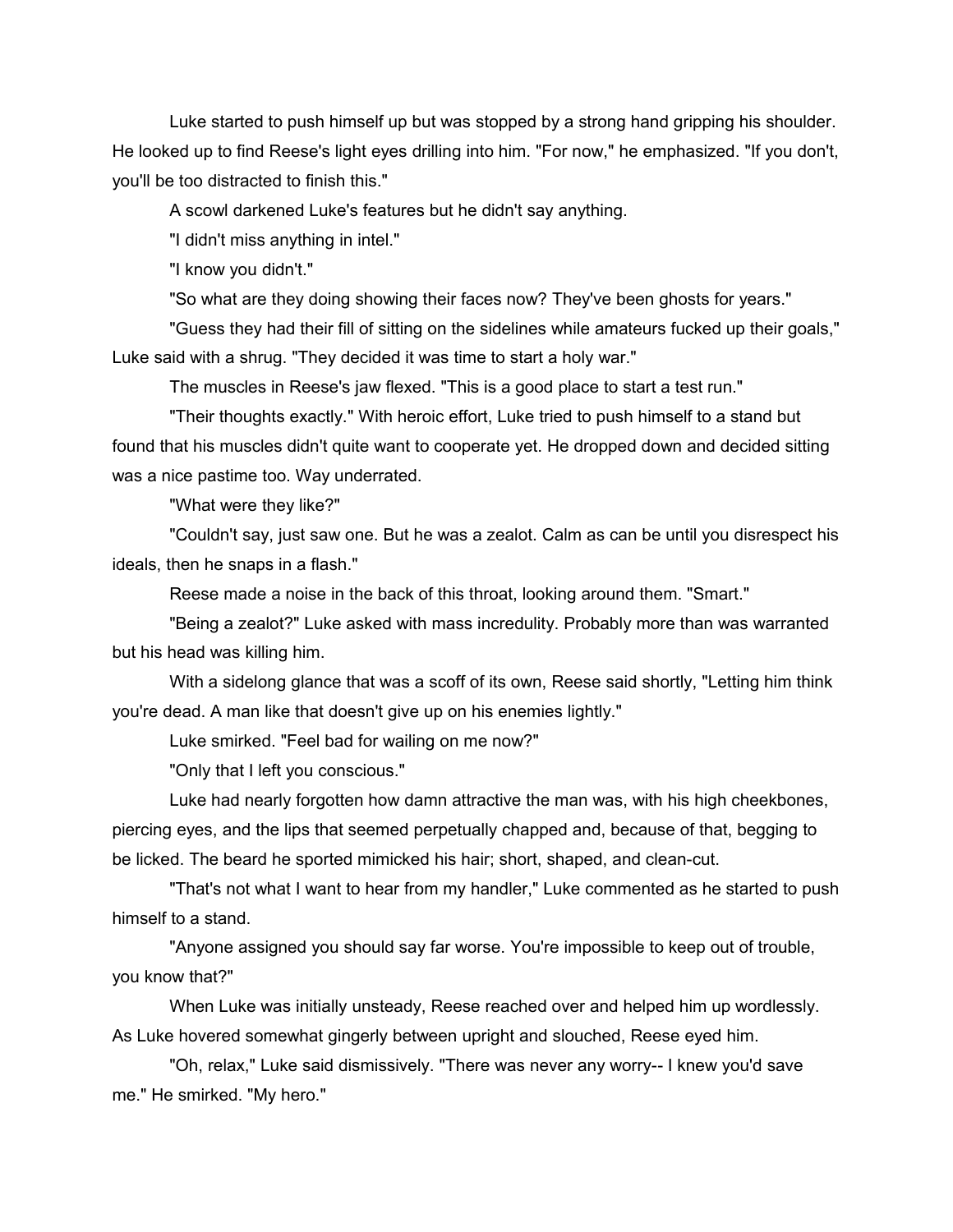"You need one, when you keep ending up in distress."

Luke rolled his eyes. "What, twice in all the years we've known each other?"

"Two times too many, by my count."

"Well, I hate to break it to you, sweetheart, but we're even. More than, if I count how embarrassing yours were. Remember that time in Rio--"

"We don't have all day," Reese cut him off shortly and stormed ahead. Luke smirked to himself. "I met with Saleem already-- he's aware of the status. "

"I probably scared the shit out of him by not showing at our meeting," Luke mused as he followed Reese out of the room. His limbs felt creaky and rusted.

"That's the short of it."

As they strode into the hallway, Reese's unruffled demeanor rolled over him again like a wave. His light eyes swept the area closely. Luke peered around them. They seemed to be in some sort of old building, heavily rundown and in need of repair.

"What happened anyway?"

"They had a bomb set to detonate if the gas hadn't killed you first." Reese's confident stride echoed around them. Pale eyes shone faintly in the light when he glanced over his shoulder. "You may feel some aftereffects."

Luke raised his hand idly and made a face. "Already on it." He kept waiting for the walls to stop throbbing in time with his head.

Reese pulled a phone out of his back pocket, and in his semi-addled state Luke couldn't quite pull his eyes away. The man's ass was impressive. Reese's thumb passed across the screen fluidly as he navigated the two of them through the building. He paused at a main door, his hand curling around the doorknob and stilling as he glanced over his shoulder.

"Intel wonders if the church is involved. They've backed multiple coups in the past; it's possible this is another case. Especially if it *is* Left Hand. You remember Ame. 'If God does get angry with the heathens, Christians will be punished because they allowed the worship of idols and other lesser gods in Fiji...'"

Luke was already shaking his head. "Anything's possible but Jone was pushed into giving me up. So whether or not the leaders are in on it, not all the followers are. Besides, if this were only about Fiji they'd aim for the Hindu temples."

"Like the fires in '08," Reese mused and Luke nodded.

"Exactly." Luke's eyes narrowed, his fingers flexing into fists and loosening again. He could feel his extremities tingling faintly. "I think this is something bigger."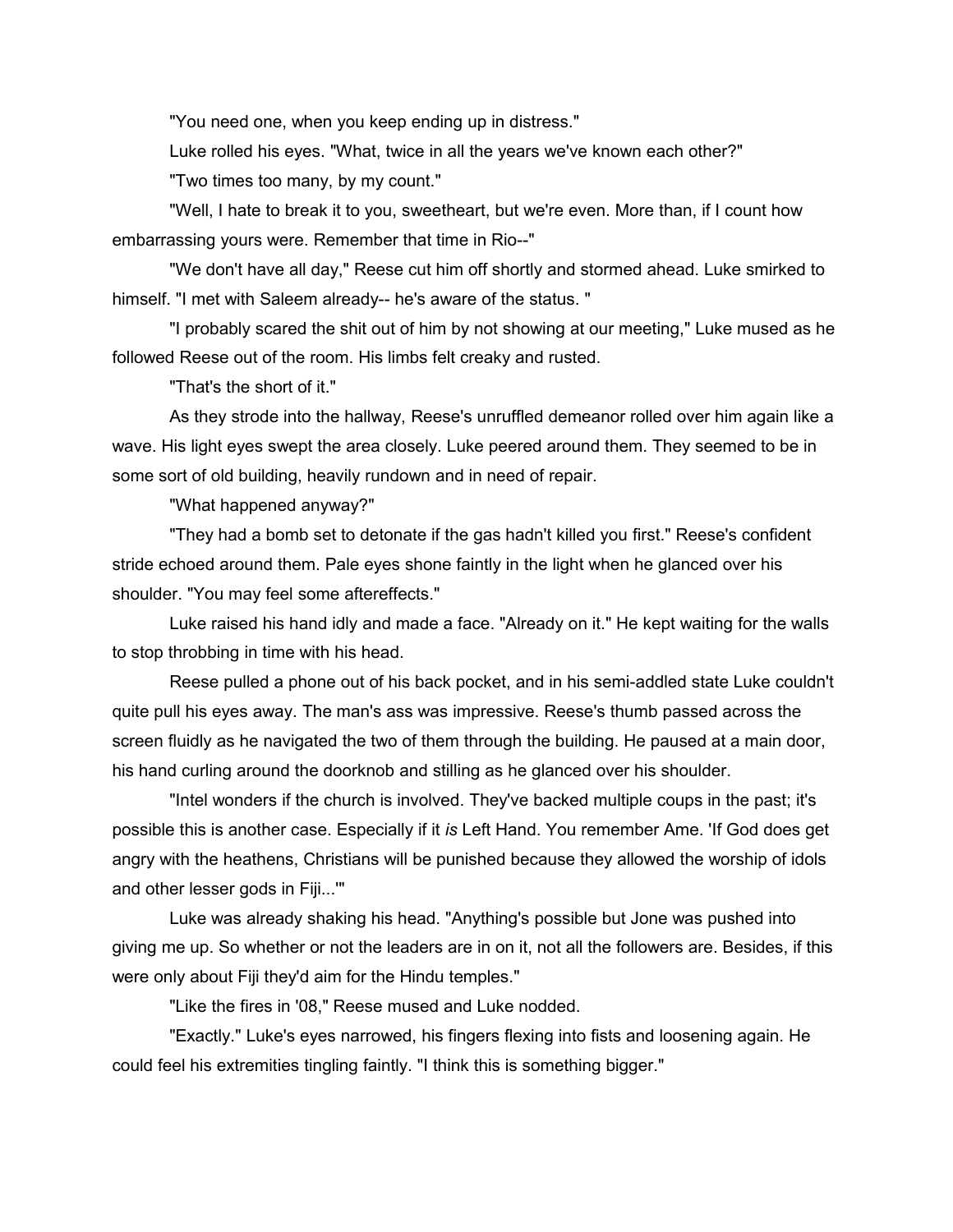"You didn't alert the churches yet, did you?" Reese's eyes were on his phone as he typed something quickly.

"No. It gets too political when you pull them in." Luke frowned. "I had considered it, though. It's what I was going to talk to Jone about, before..." He waved his hand. "Everything."

Reese nodded curtly. "Good. Let's go. We're running out of time."

"We have a timeline?" Luke asked interestedly.

They stepped out of the building. The sun hadn't yet risen but it was already hot and humid.

"The bomb was set for two hours from now." Reese finished typing and returned the phone to his pocket, leveling Luke with a pointed stare. "It follows that the others are set in a similar time period. So we need to find the other locations and defuse them. Here." He handed over a comm unit.

Luke looked around to get his bearings. He recognized Brewster Street, and turned toward the northwest. "We're right by the hospital," he noted flatly.

Reese peered in the direction of the buildings with a frown. "Probably to keep the injured from being saved."

Luke glared at the hospital. "Do we have clearance to contact the locals?"

"We have to go internal," Reese said shortly with a shake of his head. He crossed his powerful arms in front of him, looking as unhappy as Luke felt. "We can't tell the level of corruption in this case. We can't risk tipping them off."

"Then where's backup?"

"Five minutes out." Reese met Luke's eyes evenly. "They need to know where to go." A dark scowl creased Luke's features. "I know where they're targeting."

\* \* \*

While the backup team sped straight to Nasinu to search by the Nakasi Mosque, Reese and Luke split up to search the surrounding area for more bombs. Reese continued a more thorough search in and around the hospital while Luke took Reese's rental car to speed the eight blocks to Hercules. He left the car parked on the side of the street and ran past the mosque.

Given the plan to attack all the heretics according to Left Hand of God, placing a suitably powerful bomb directly between the nearby cathedral and the mosque could level both at once, along with the congregations. If there was only one bomb, it could be placed there.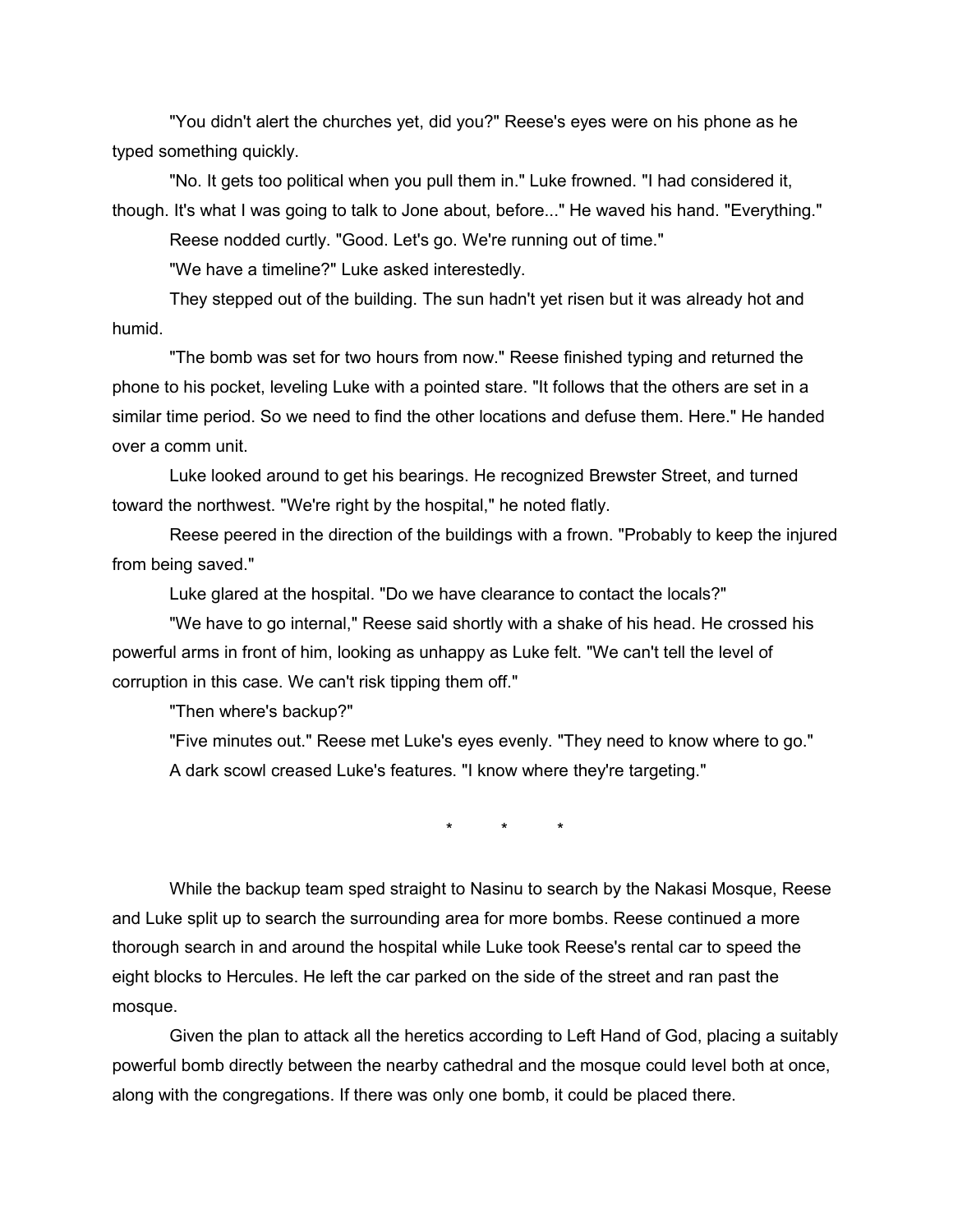The two religious institutions were separated by less than a block but the heavy trees and darkness before the dawn made it difficult to search the street. Trees and plants rustled as he darted through yards and rummaged through the undergrowth. He didn't find anything. His heartbeat ratcheted higher as he went, knowing all the while he could be missing it or he could simply be looking in the wrong place.

After another thorough sweep of the area he stood, sweating, his head snapping between the cathedral and mosque. Would they target first the people they saw to be heretics, turning from their god's word, or would they target the Muslims for not sharing their beliefs in the first place?

He ran to the mosque.

Reese's voice came across the comm. "Status?"

"Negative so far." Luke paused and swore loudly. "Where's a motherfucking Wheelbarrow when we need it?"

"Likely destroyed or detained, if the local LE had any. I wouldn't put it past Left Hand to have a dirty cop or two on the payroll."

*We're going to be fucking killed,* Luke nearly snapped, but he stopped himself just in time. He drew in a deep breath and let it out. The door to the side of the mosque crashed open at his push, and he was soon inside the building.

"I'm checking the mosque. They damn well better not have put it in the cathedral." "I'll clear it."

"You're done already?"

"I found one earlier with enough C4 to level the surrounding blocks. Nakasi group reported disabling three so far."

Luke's breath was growing labored as he darted through the mosque. His head was finally starting to clear but the nausea hadn't left even with the adrenaline crashing through his system.

"Assuming I find one in the mosque, that's five so far. How much you want to bet we find two more?"

"Given the Seven Days of Genesis, I'd bet my house."

Luke snorted. "I've seen your place. That's not much to bet."

"You have something better?"

"My virginity."

It was Reese's turn to scoff. "I'm not sure you were even *born* with that."

"Ouch," Luke said as he darted down the stairs. "You maim me with your hurtful words."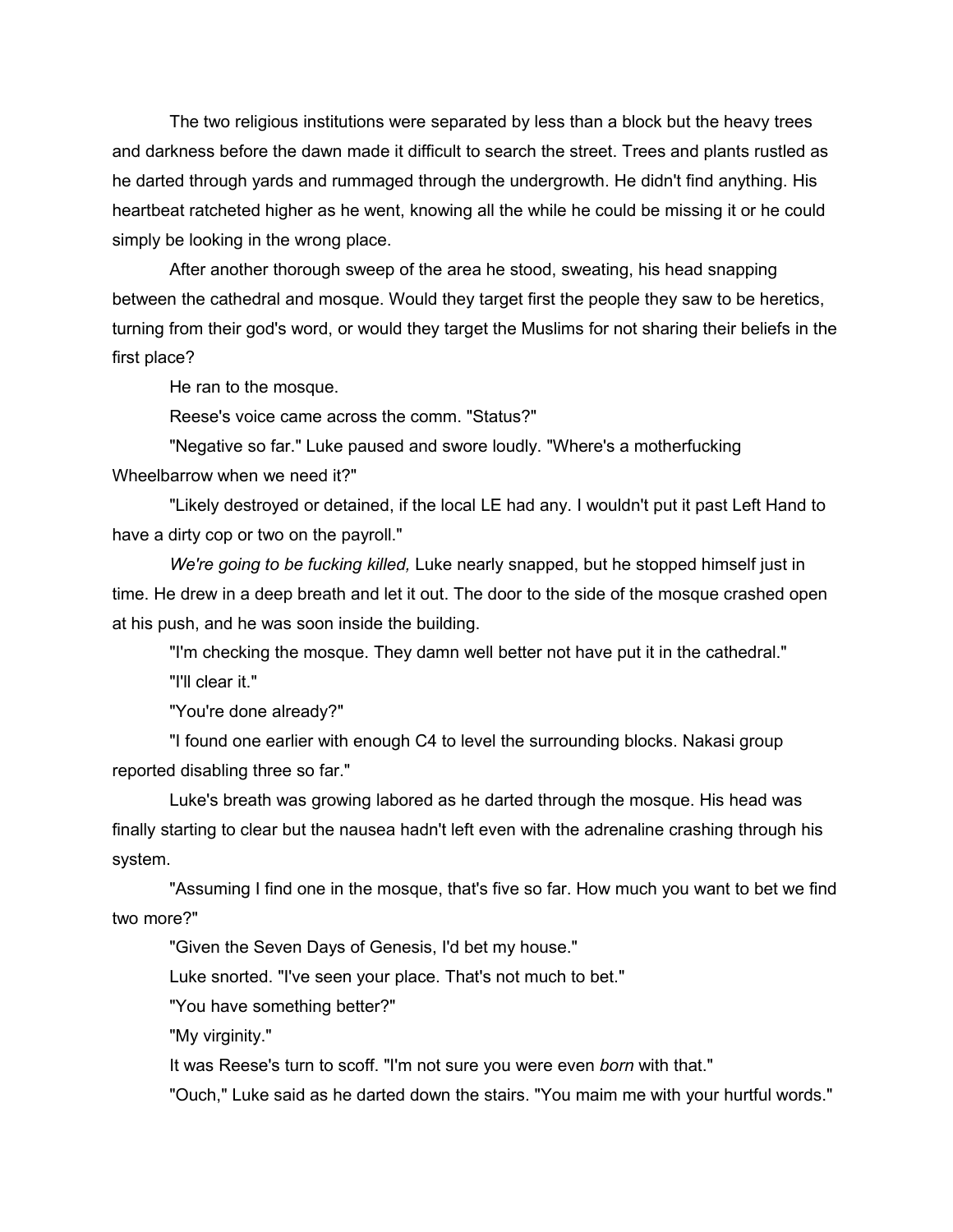There was a pause and then, "Luke?" He didn't wait before he continued: "We'll find them."

Luke didn't respond other than a quiet, tense: "Yeah."

They fell into mutual radio silence after that.

He searched as quickly but efficiently as he could, running in and out of rooms after they had been cleared. Once again, he wished they'd had time to deploy a whole bomb squad unit, complete with the robots that could take over the most dangerous positions. But with limited resources and a pushed up deadline, they had to make due with what they had.

He kept checking his watch, sometimes seeing only a few seconds had lapsed since the last time and others seeing a stretch of minutes. His heartbeat was louder than the echoes of his footfalls, and he could feel the blood pounding through his veins. In the back of his mind he knew if he messed up, if he missed this, not only would innocent people be killed but he would as well.

His entire life and any hope to a future, gone in less than a second.

He hadn't found anything yet when he heard the rustling of clothing and many quiet footsteps. Alarm peaked his heartbeat as he ran up the stairs and peered out a partially open door. There were far more people than he was expecting. They were still congregating slowly but when he darted out the back door and came around the side he saw a large mass of people siphoning into the mosque.

His sense of time had been completely confused. Ever since Reese had mentioned the two hour timeline, in the back of his mind he had been wondering why the bombs would hit early.

Now he saw they would be right at the worst time.

"Shawwal," he hissed under his breath, darting a glance around the sky.

He moved amongst the crowd, cutting over to a better vantage point to see the sun's progress at the horizon. It was only just beginning to rise but that meant it wouldn't be long until it had reached the distance above the horizon that the Eid prayer would start.

It was already Eid al-fitr. The entire Muslim population was going to be out in large congregations.

"This area's clear. I'm heading over," Reese's voice came across the comm unit. "You won't make it in time."

"Do you have a better plan?"

"Yes." Luke moved into the basement beneath the large congregation hall. "Start evacuation."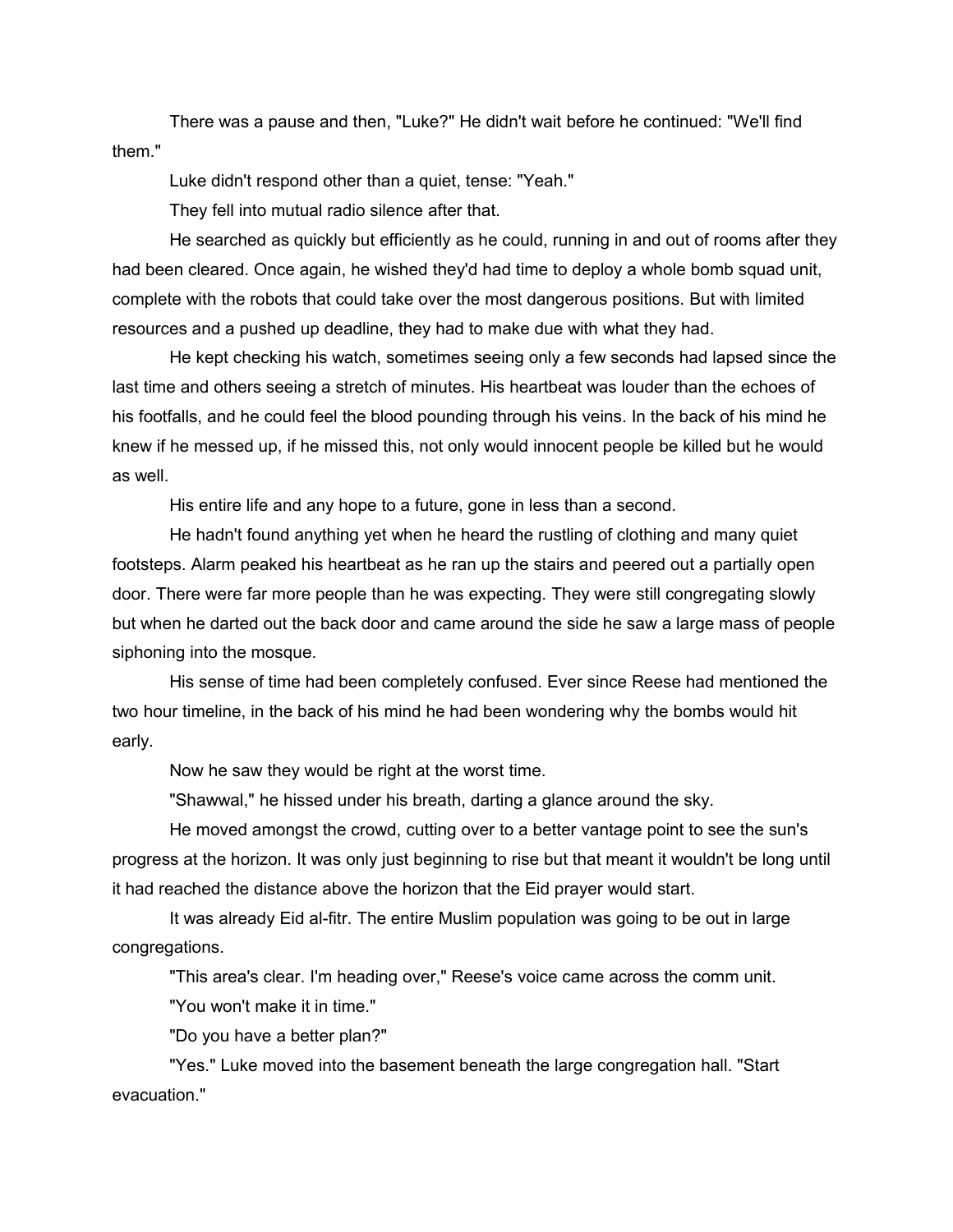"What's your status?"

"If you didn't find anything in the cathedral, I think they're going for one large explosion here."

"Have you found it?"

"Not yet."

"Keep looking."

He was running out of rooms to check and, more importantly, running out of time. His watch diligently counted down the minutes, bringing him to less than fifteen minutes.

He had just passed the twelve minute mark when he finally found the bomb, hidden in a dark corner of a janitorial closet.

Without the proper equipment, he couldn't analyze it the way he needed. If only it were as easy as in the movies. Cut the red wire and he could save the day.

Except in reality, the good guys detonated the bomb in a safe place or had high tech instruments to defuse it, and the bad guys couldn't be relied on for consistently colored wires or not putting in misdirects that would blow when tripped.

He looked around quickly, running through the options in his mind. Reese should be well into evacuating people by now so if he failed, hopefully the casualties would be minimal.

That was when he noticed the huge bucket, and the water faucet. He looked back at the size of the bomb. It could easily submerge.

It was risky, but he might have a slightly better chance than randomly pulling out pieces of the bomb or cutting wires at will.

He dragged the bucket over to the faucet, slamming the water on as high as possible. *Here goes nothing.*

\* \* \*

The sun was a glowing white brand against the azure sky, pressing heat deep into his skin. He squinted and shaded his eyes with his hand.

The mosque was still intact. The damage had remained largely on the lower level. No casualties. They would be able to cover this up as a burst water heater.

He was so relieved by the turn of events that when Reese came jogging around the corner, Luke broke out into a huge grin and ran over. He caught his former partner around the shoulders and swung around, thumping him on the back.

"We did it! We stopped those fuckers!"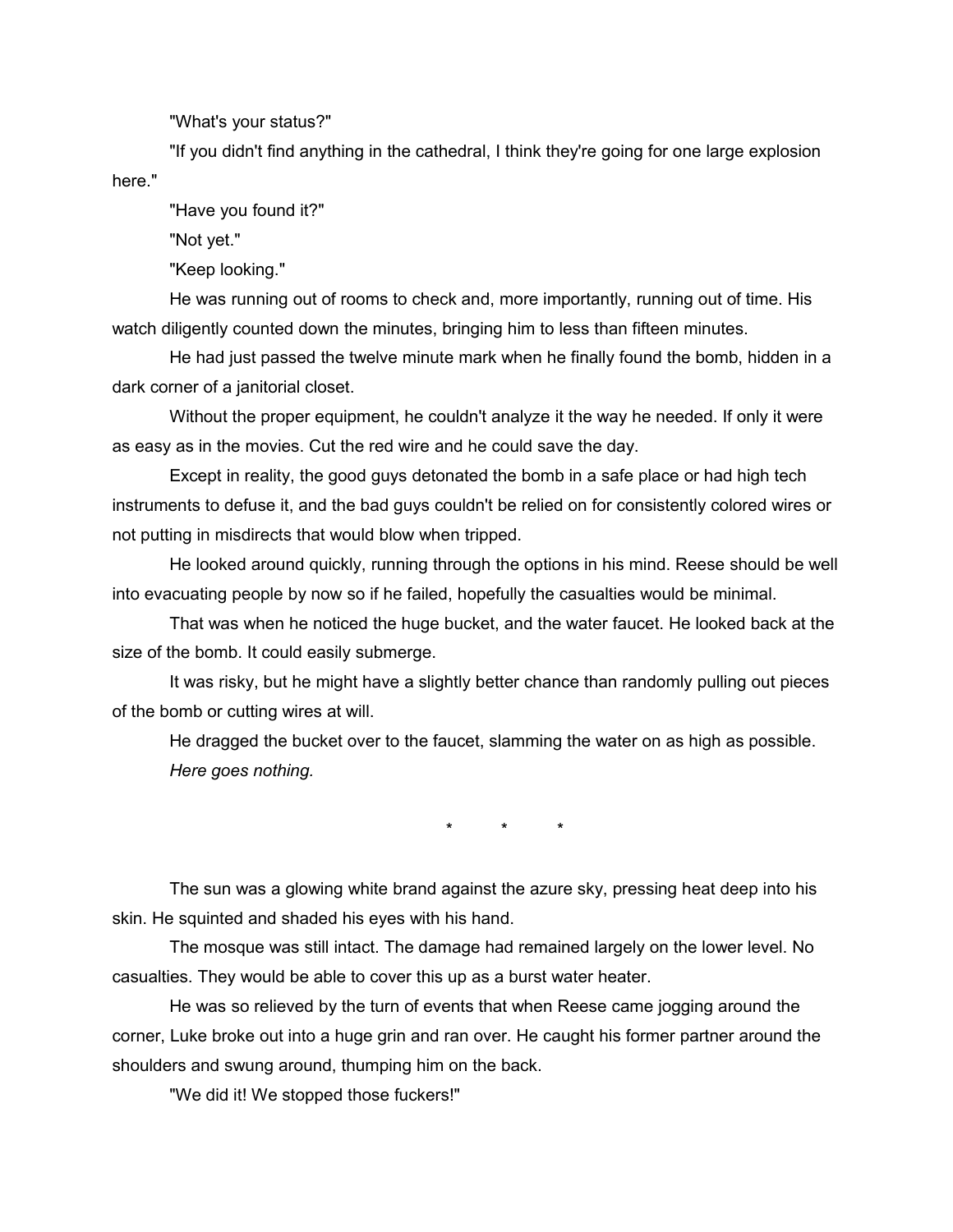Reese's smooth features were broken by an answering smile. "I knew we could." He reached over, one arm across Luke's shoulders in a short squeeze. His hand lingered a little longer than necessary. "I knew you would make it."

Before Luke could respond, Reese's phone rang. He pulled back and answered the phone, his light gaze sweeping the area as he spoke quietly. Luke looked around them, watching the nearby people continue about their days, many unknowing of the fate that had lain in store for them.

When Reese hung up, Luke glanced over.

"Backup is heading to Indonesia. Something came up. No issues in Nakasi otherwise. You were right-- seven bombs in all."

Luke nodded but before he could respond, Reese's phone rang again.

"I never knew you were so popular," Luke said with a smirk that grew at Reese's annoyed glance. Luke walked away to survey their surroundings.

A smile hovered on his lips. There were days his job was a huge pain in the ass but it was times like this he remembered why he did it. The sun was shining, people were oblivious to the darker side of the world, and they had stopped some assholes from senseless killing. His stress levels were finally starting to fall after a week of paranoia.

He heard Reese approach behind him and started to say as he turned, "So, ready for a dri--"

The question died on his lips the second he saw Reese's expression.

"What?" Luke asked warily.

"They hit Nadi," Reese said quietly. "Over 200 known casualties so far." He paused, then continued, "There were children."

"What?" Luke asked again, his voice rising harshly. "Where?"

"Andrews Primary School."

"But that's-- those are mostly schools! The only institution anywhere nearby is the Hindu temple."

"And the hospital and the Nadi Muslim College," Reese said darkly.

Luke shook his head sharply. His voice rose heatedly. "I didn't miss anything-- all my sources pointed toward a Suva attack. There was nothing about Nadi..."

Reese's hand rested heavily on Luke's shoulder, ending with a short shake. "Luke. No one blames you."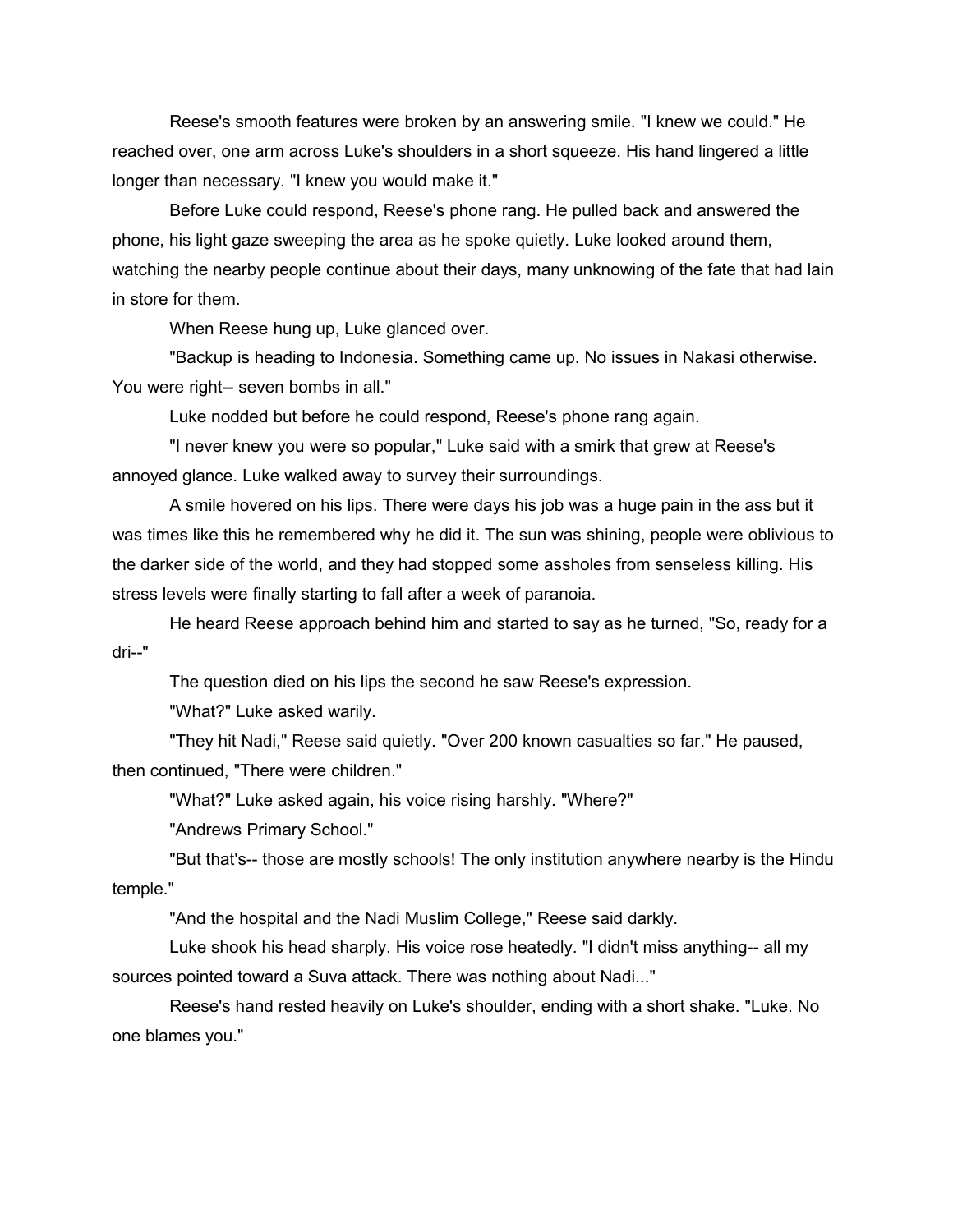Luke drew in a short breath, unable to stop the anger and pain from brewing deep within him regardless, and let it out. He jerked out of Reese's grip and started striding toward one of the larger streets. "We have to get over there."

"Then we're going this way." Reese jerked his thumb back the way they'd come. "The car."

The drive to Nadi was spent in tense silence, and with the way Reese sped it took less than the two and a half hours it normally would. When they arrived on site, volunteers and emergency personnel were still searching for survivors buried beneath the rubble.

As Luke and Reese approached, Luke accidentally kicked something. He looked down, and saw the charred remains of a child's dismembered hand, curled inwardly as if trying to clutch at a parent's hand. Disgust welled up in his throat.

Reese glanced over his shoulder, saw the hand, and met Luke's eyes gravely.

They spent the next several hours helping and trying to make sense of this all. They learned there had been five more bombs in the area, and the knowledge that it had risen to twelve bombs in total filled Luke with anger with Left Hand that was only equaled by fury with himself.

All he could think as he dug through the rubble and body parts was: *I should have seen this. I should have stopped this.*

*I could have saved them.*

Reese called in their status and, after a short conversation, stepped away for some privacy as he discussed the next steps. Luke continued working without his handler, switching effortlessly between English, Fijian and Hindi based on who was talking to him.

But the smell of burned meat combined with unearthing the fourth dismembered torso of a child's body made him need a break. Luke walked away, clenching and unclenching his fists. He stopped down the street and dropped onto the edge of the curb, dropping his head into his hands.

He felt the distant vibrations of part of a building collapsing onto the concrete.

It took him a moment to realize his phone was buzzing in his back pocket. He pulled it out, eyebrows drawing together at the caller ID. Blocked number.

He accepted the call but didn't speak. There was a beat of silence before a voice that was digitized beyond any identifiers came into his ear:

"Hello, Mr. S."